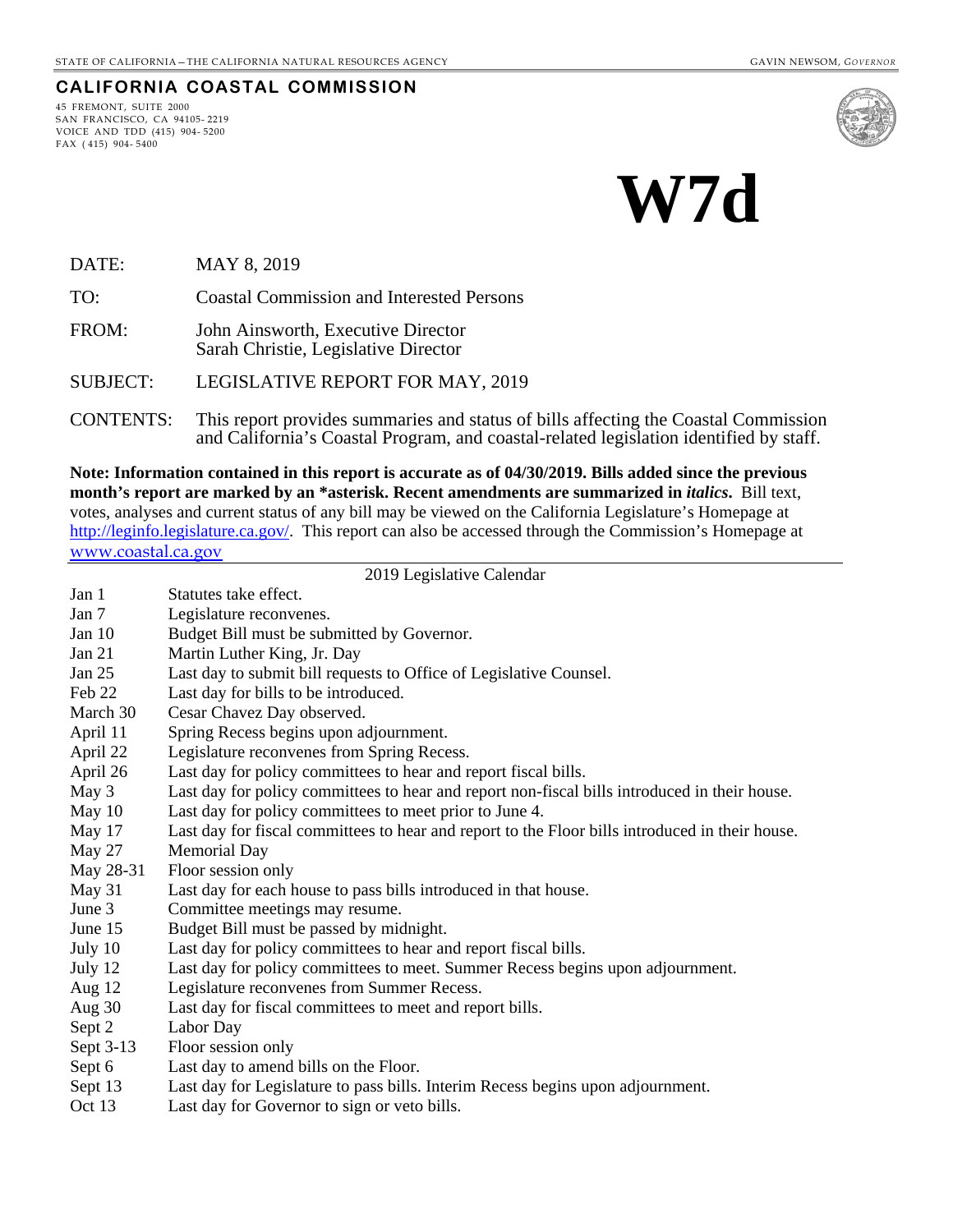# **PRIORITY LEGISLATION**

#### **[AB 62 \(Fong\) State government: Fi\\$Cal: transparency](http://leginfo.legislature.ca.gov/faces/billNavClient.xhtml?bill_id=201920200AB62)**

This bill would require the state's Fi\$Cal system to include a publicly accessible, interactive website that discloses specified information relating to all state expenditures, including the amount, type and description of expenditures, a brief description of its purpose, and entity making the expenditure. *Amendments of 03/28/19 make technical, non-substantive changes.*

| Introduced    | 12/03/18                                                  |
|---------------|-----------------------------------------------------------|
| Last Amended  | 03/28/19                                                  |
| <b>Status</b> | Assembly Accountability & Administrative Review Committee |

#### **[AB 63 \(Fong\) State government](http://leginfo.legislature.ca.gov/faces/billNavClient.xhtml?bill_id=201920200AB63)**

This bill would require state agencies to provide forms on the internet for individuals to register complaints relating to the performance of that agency, with instructions on how to electronically file or mail their complaints to the agency. The forms would include an A, B, C, D, F, grading system for individuals to rate their experiences. *Amendments of 04/03/19 specify that the bill only applies to agencies that provide direct services to the public.*

| Introduced    | 12/03/18                                         |
|---------------|--------------------------------------------------|
| Last Amended  | 04/03/19                                         |
| <b>Status</b> | Assembly Appropriations Committee, Suspense File |

#### **AB 65 [\(Petrie-Norris\) Coastal protection: climate adaptation: project prioritization](http://leginfo.legislature.ca.gov/faces/billNavClient.xhtml?bill_id=201920200AB65)**

This bill would require the State Coastal Conservancy to prioritize Proposition 68 funds for projects that use natural infrastructure to help with adaptation to climate change, as well as those that provide multiple public benefits, including protection of communities, natural resources and recreational opportunities*. Amendments of 03/18/19 add a definition of the term "natural infrastructure," and authorize the Conservancy to provide technical assistance to communities to assist them with natural infrastructure projects.*

| Introduced    | 12/03/18                                |
|---------------|-----------------------------------------|
| Last Amended  | 03/18/19                                |
| <b>Status</b> | <b>Assembly Floor, Consent Calendar</b> |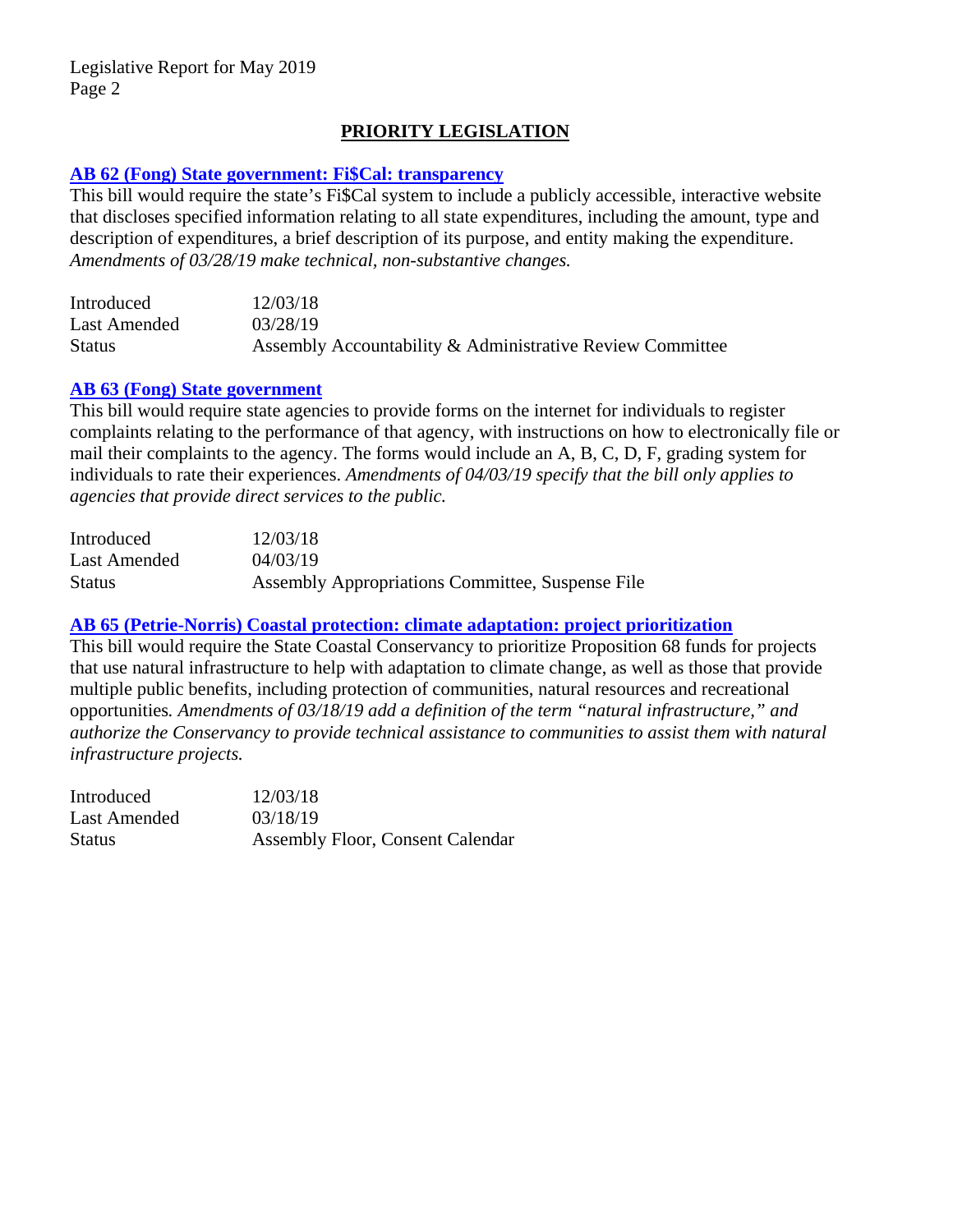## **[AB 68 \(Ting\) Land use: accessory dwelling units](http://leginfo.legislature.ca.gov/faces/billNavClient.xhtml?bill_id=201920200AB68)**

This bill would shorten the time limit for a local government to approve or deny a permit application for an Accessory Dwelling Unit (ADU) and Junior Accessory Dwelling Units (JADUs) from 120 days to 60 days from receipt of a completed application; prohibit an ordinance from imposing limits on minimum lot size, lot coverage, or floor area ratio beyond certain specifications; and allow for the application of more than one ADU or Junior ADU associated with a single family or multi-family dwelling. The bill would give the Department of Housing and Community Development authority to review local ordinances relating to Accessory Dwelling Units (ADUs) and submit written findings to a local government as to whether the ordinance meets state standards, and to notify the Attorney General if the ordinance violates state law. In response, the local government may either amend its ordinance or adopt a resolution stating the reasons the ordinance is already in compliance. *Amendments of 04/03/19 would prevent a local agency from issuing a certificate of occupancy for an ADU before issuing a certificate of occupancy for the primary residence.*

| Introduced   | 12/03/18                                         |
|--------------|--------------------------------------------------|
| Last Amended | 04/03/19                                         |
| Status       | Assembly Appropriations Committee, Suspense File |

# **[AB 69 \(Ting\) Land use: accessory dwelling units](http://leginfo.legislature.ca.gov/faces/billNavClient.xhtml?bill_id=201920200AB69)**

This bill would require the Department of Housing and Community Development authority to develop "small home building standards" for ADUs and detached dwelling units less than 800 sf., and junior accessory dwelling units, and submit those proposed standards to the California Building Standards Commission by January 1, 2021. *Amendments of 04/04/19 make technical, non-substantive changes.*

| Introduced   | 12/03/18                                         |
|--------------|--------------------------------------------------|
| Last Amended | 04/04/19                                         |
| Status       | Assembly Appropriations Committee, Suspense File |

#### **[AB 129 \(Bloom\) Microfiber pollution](http://leginfo.legislature.ca.gov/faces/billNavClient.xhtml?bill_id=201920200AB129)**

This bill states it is the intent of the Legislature to enact legislation recognizing the emerging threat that microfibers pose to water quality and reducing the amount of microfibers that enter the environment. *Amendments of 03/25/19 would require the public and private entities that use a laundry system to install a microfiber filtration capture system by 2020 and 2021, respectively, and would require the State Water Resources Control Board to adopt methods for evaluating microfiber shedding and filtration efficiency.*

| Introduced    | 12/04/18                                                  |
|---------------|-----------------------------------------------------------|
| Last Amended  | 03/25/19                                                  |
| <b>Status</b> | Assembly Environmental Safety & Toxic Materials Committee |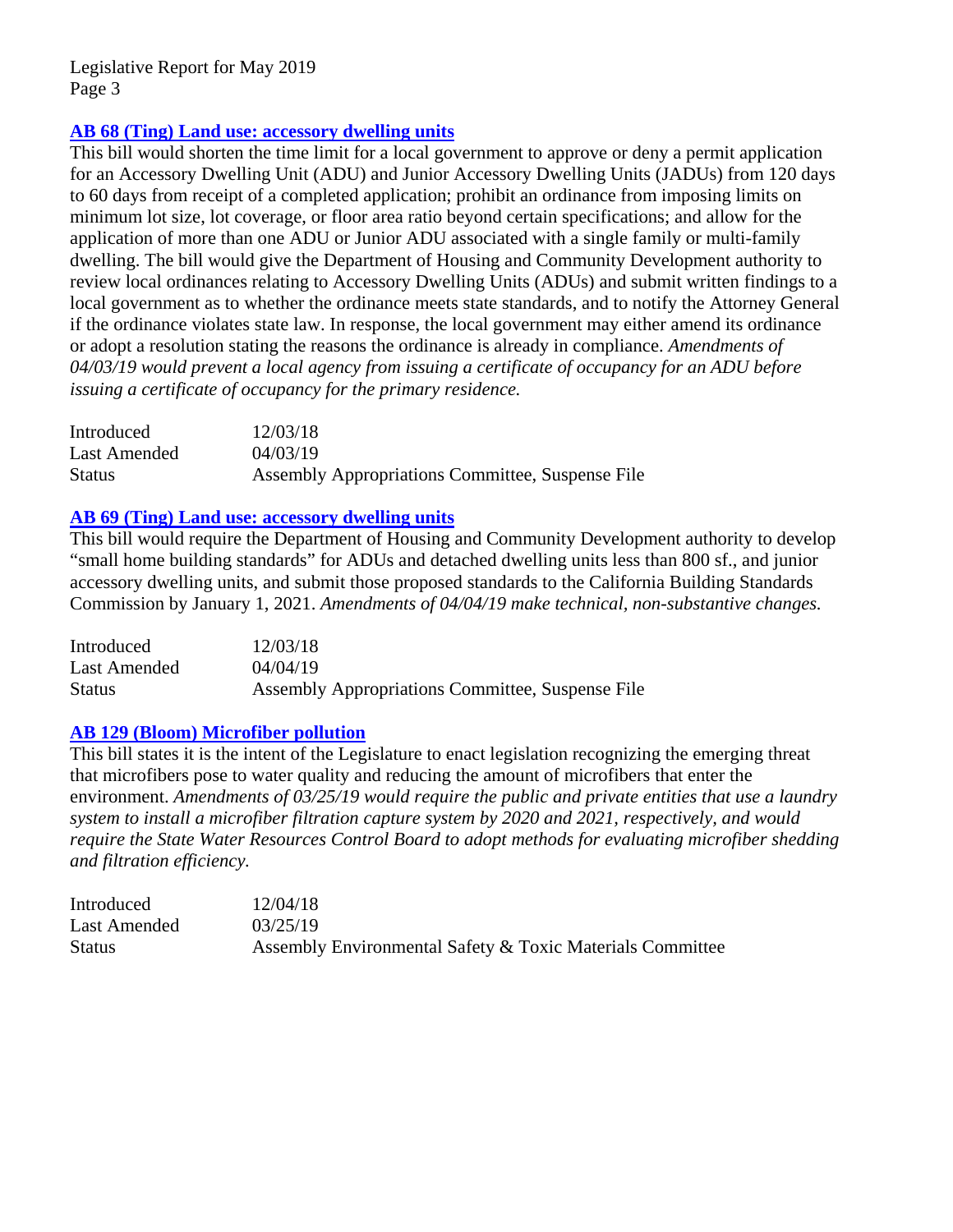# **AB 209 (Limón) [Parks: environmental education: grant program](http://leginfo.legislature.ca.gov/faces/billNavClient.xhtml?bill_id=201920200AB209)**

This bill would require the Department of Parks and Recreation to establish the Outdoor Equity Grants Program, to increase the availability of outdoor education programs to underserved and at-risk populations. The bill would establish the California Outdoor Equity Account in the State Parks and Recreation Fund, and would allow the fund to receive private funds as well as funds appropriated by the Legislature.

| Introduced    | 01/14/19                               |
|---------------|----------------------------------------|
| <b>Status</b> | Assembly Appropriations, Suspense File |

#### **[\\*AB 255 \(Limón\) Parks: Coastal resources: oil spills: grants](http://leginfo.legislature.ca.gov/faces/billNavClient.xhtml?bill_id=201920200AB255)**

This bill would authorize the Oil Spill Response (OSPR) administrator to offer grants to Native American Tribes and other public entities with jurisdiction over waters of the state for the purpose of providing oil spill response equipment. Current law only provides for grants to local governments.

| Introduced    | 01/23/19                      |
|---------------|-------------------------------|
| <b>Status</b> | <b>Senate Rules Committee</b> |

# **AB 467 (Boerner [Horvath\) Competitions on state property: prize compensation: gender equity](http://leginfo.legislature.ca.gov/faces/billNavClient.xhtml?bill_id=201920200AB467)**

This bill would require specified state agencies, including the Coastal Commission, to include conditions on any permit or lease issued for a competition held on state land to ensure equal prize money between gendered categories at each participant level. *Amendments on 04/10/19 added coauthors.*

| Introduced    | 02/11/19                      |
|---------------|-------------------------------|
| Last amended  | 04/10/19                      |
| <b>Status</b> | <b>Senate Rules Committee</b> |

# **AB 552 (Stone) Coastal Adaptation, Access, [and Resilience Program](http://leginfo.legislature.ca.gov/faces/billNavClient.xhtml?bill_id=201920200AB552)**

This bill would create the Coastal Adaptation, Access and Resilience Fund in the State Treasury for the purpose of funding actions by the California Coastal Commission, the Natural Resources Agency, the Ocean Protection Council, the Department of Parks and Recreation, and the State Coastal Conservancy to address sea level rise and climate change. Funds would be subject to appropriation by the Legislature. The source of the funds would be not less than 30% of state tidelands revenues collected by the State Lands Commission. *Amendments of 4/30/19 add the State Lands Commission to the list of agencies that would receive money from the Fund.*

|               | <b>Commission Position Recommend Support, Analysis Attached</b> |
|---------------|-----------------------------------------------------------------|
| <b>Status</b> | <b>Assembly Appropriations Committee</b>                        |
| Last Amended  | 04/30/19                                                        |
| Introduced    | 02/13/19                                                        |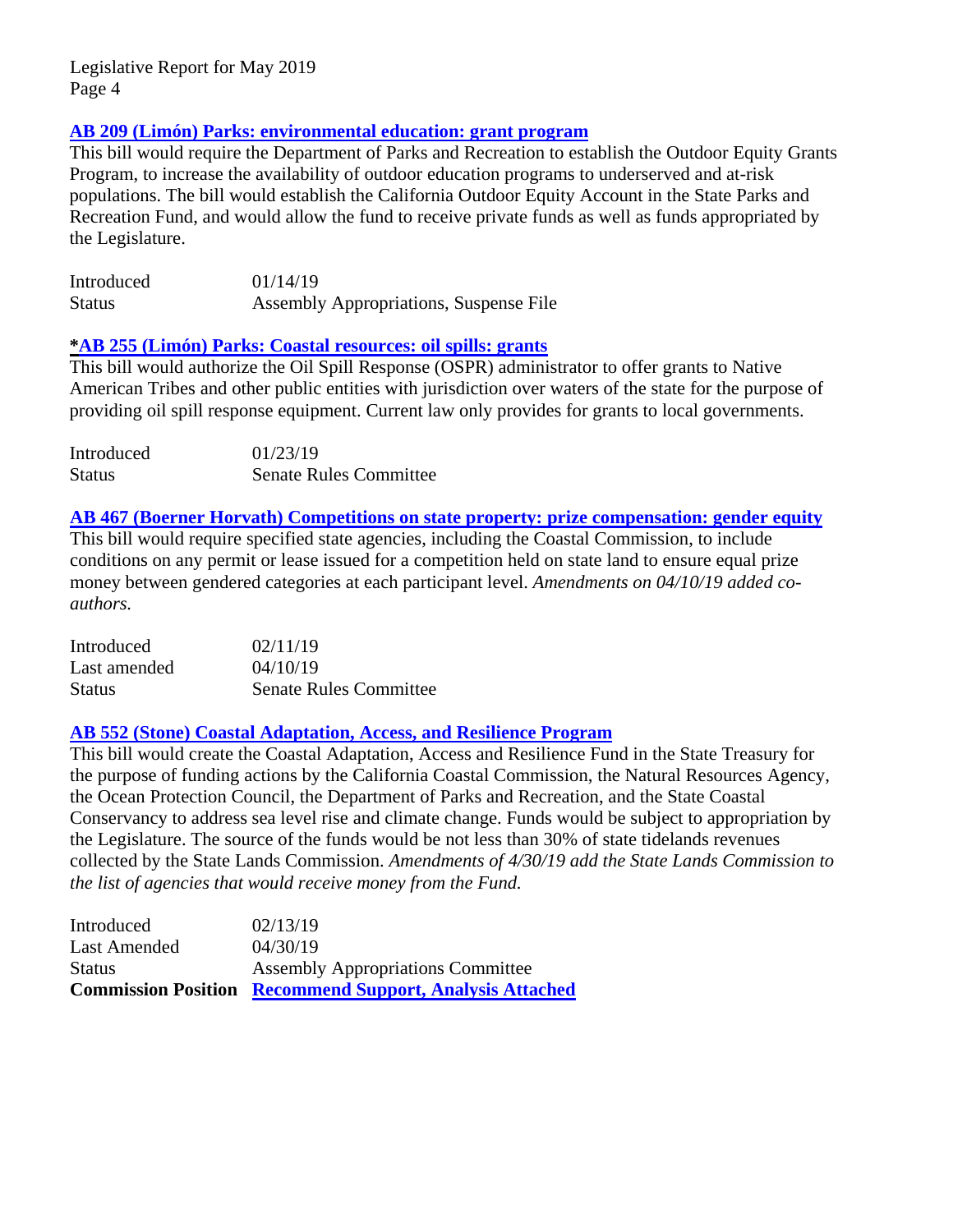# **[AB 825 \(Mullin\) San Mateo County Flood and Sea Level Rise Resiliency District](http://leginfo.legislature.ca.gov/faces/billNavClient.xhtml?bill_id=201920200AB825)**

This bill would rename and expand the authority of the San Mateo County Flood Control District, by creating the San Mateo County Flood and Sea Level Rise Resiliency District. The district would have the authority to issue general revenue bonds, and levy tax assessments on all taxable property within the district to pay for the interest on the bonds. The bill would grant rights of way in, over and across public lands for the construction and maintenance of protective works, subject to SLC approval. *Amendments of 4/10/19 clarify that nothing in the act supersedes or in any way alters or lessens the effect or application of the Coastal Act.*

| Introduced    | 02/20/19                                   |
|---------------|--------------------------------------------|
| Last Amended  | 04/10/19                                   |
| <b>Status</b> | <b>Assembly Local Government Committee</b> |

#### **[AB 931 \(Petrie-Norris\) State and local boards and commissions: appointments](http://leginfo.legislature.ca.gov/faces/billNavClient.xhtml?bill_id=201920200AB931)**

This bill would establish state and local boards and commissions to be comprised of a specified minimum of female appointees. Relevant to the Coastal Commission, this bill would require at least 50% of the appointed members to be women. *Amendments of 04/22/19 limit the scope of the bill to local boards and commissions in cities with a population of 50,000 or more.*

| Introduced    | 02/20/19                                 |
|---------------|------------------------------------------|
| Last Amended  | 04/22/19                                 |
| <b>Status</b> | <b>Assembly Appropriations Committee</b> |

#### **[AB 1011 \(Petrie-Norris\) Coastal resources: waiver of filing fees](http://leginfo.legislature.ca.gov/faces/billNavClient.xhtml?bill_id=201920200AB1011)**

This bill would authorize the Commission to waive the permit fee for a non-profit organization seeking to undertake a project that provides public access to coastal resources or habitat restoration.

| <b>Commission Position Support</b> |                                                     |
|------------------------------------|-----------------------------------------------------|
| <b>Status</b>                      | <b>Senate Natural Resources and Water Committee</b> |
| Last Amended                       | 03/18/19                                            |
| Introduced                         | 02/21/19                                            |

#### **[AB 1040 \(Muratsuchi\) Protection of cetaceans: unlawful activities](http://leginfo.legislature.ca.gov/faces/billNavClient.xhtml?bill_id=201920200AB1040)**

This bill would make it unlawful to hold in captivity any cetacean, whether wild-caught or captivebred, for any purpose including display, performance of entertainment. The bill would make it unlawful to breed or impregnate any cetacean in captivity. The bill would allow any cetacean held in captivity prior to a specified date to lawfully remain in captivity for educational purposes.

Introduced 02/21/19 Status Assembly Water, Parks & Wildlife Committee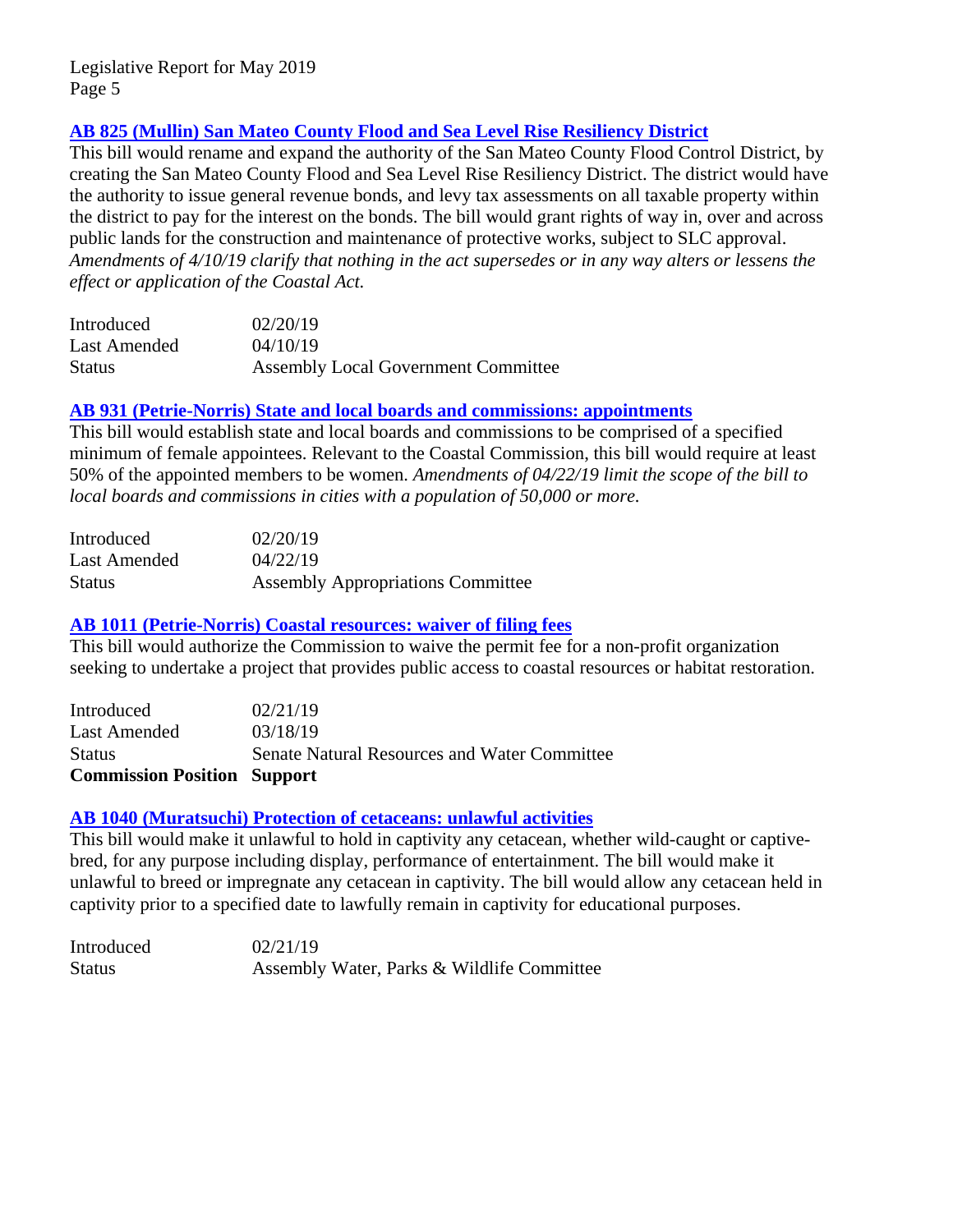# **[AB 1080 \(Gonzalez\) California Circular Economy and Plastic Pollution Reduction Act](http://leginfo.legislature.ca.gov/faces/billNavClient.xhtml?bill_id=201920200AB1080)**

This bill would enact the California Circular Economy and Plastic Pollution Reduction Act, which would require the Department of Resources Recycling and Recovery (CalRecycle), in consultation with the State Water Resources Control Board and the Ocean Protection Council to adopt regulations that would have the effect of reducing and ultimately eliminating plastic pollution in California by the year 2030. AB 1080 is a companion to SB 54 (Allen). The two bills are identical in their current forms. *Amendments of 03/19/19 add additional specificity to the Department's proposed regulations, including identification of single-use packaging materials for reduction actions; criteria for source reduction requirements, minimum post-consumer recycled content requirements; and processes for annual reporting by businesses.* 

| Introduced          | 02/21/19                                 |
|---------------------|------------------------------------------|
| <b>Last Amended</b> | 03/19/19                                 |
| <b>Status</b>       | <b>Assembly Appropriations Committee</b> |
| <b>Position</b>     | <b>Support</b>                           |

#### **[\\*AB 1300 \(Kamlager-Dove\) State Coastal Conservancy: Explore the Coast Program](http://leginfo.legislature.ca.gov/faces/billNavClient.xhtml?bill_id=201920200AB1300)**

This bill would establish the Explore the Coast Program within the State Coastal Conservancy. The program would require the Conservancy, when awarding grants to non-profit organizations, public agencies and Native American Tribes for the purpose of achieving program goals, to prioritize projects that provide students and youth the opportunity to visit the coast for the first time.

| Introduced    | 02/22/19                                         |
|---------------|--------------------------------------------------|
| Last Amended  | 03/28/19                                         |
| <b>Status</b> | Assembly Appropriations Committee, Suspense File |

**AB 1426 (Boerner [Horvath\) State beaches: San Onofre State Beach: report on encroaching state](http://leginfo.legislature.ca.gov/faces/billNavClient.xhtml?bill_id=201920200AB1426)  [or local agency infrastructure project](http://leginfo.legislature.ca.gov/faces/billNavClient.xhtml?bill_id=201920200AB1426)**

This is a spot making non-substantive changes to Public Resources Code Section 30522, related to the certification of local coastal programs. *Amendments of 03/25/19 gut and amend the bill to require the Department of Parks and Recreation to report to legislative policy committees about any proposed state or local agency infrastructure project that would interfere with the operation of San Onofre State Beach*

Introduced 02/22/1 Last Amended  $03/25/19$ Status Assembly Appropriation Committee, Suspense File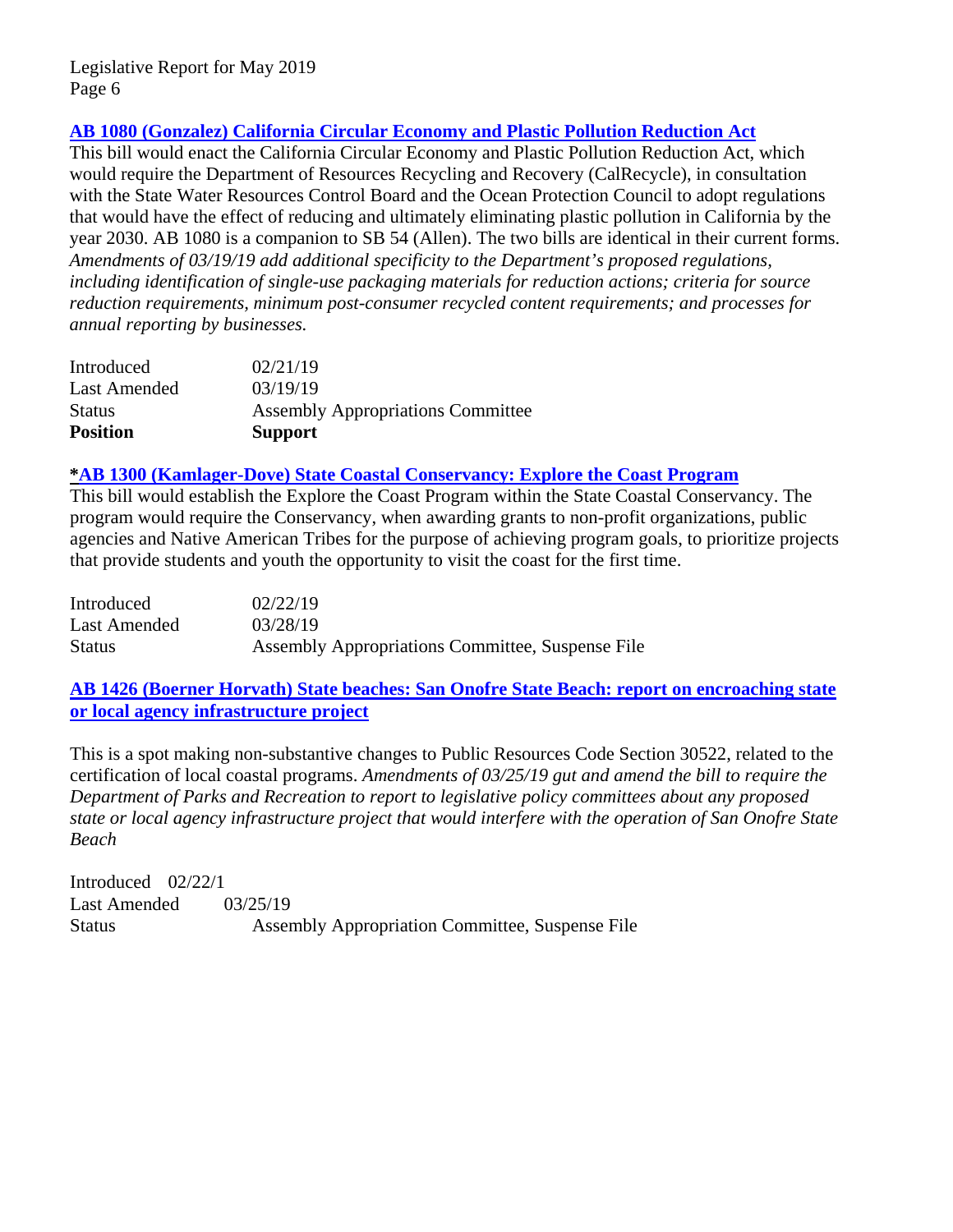## **[\\*AB 1511 \(Bloom\) Coastal resources: Santa Monica Bay Restoration Commission](http://leginfo.legislature.ca.gov/faces/billNavClient.xhtml?bill_id=201920200AB1511)**

This bill would transfer the responsibility of providing administrative services to the Santa Monica Bay Restoration Commission from the State Water Resources Control Board to the State Coastal Conservancy, pursuant to a MOU between the Natural Resources Agency, the Environmental Protection Agency, and the SMBR Commission. The purpose of the bill is to support the restoration and enhancement of the Santa Monica Bay and its watershed.

| Introduced $02/22/19$ |                                          |
|-----------------------|------------------------------------------|
| Last Amended          | 03/26/19                                 |
| Status                | <b>Assembly Appropriations Committee</b> |

# **[AB 1585 \(Boerner Horvath\) Accessory dwelling units](http://leginfo.legislature.ca.gov/faces/billNavClient.xhtml?bill_id=201920200AB1585)**

This is a spot making non-substantive changes Government Code Section 65852.2, related to accessory dwelling units (ADUs).

| Introduced    | 02/22/19                      |
|---------------|-------------------------------|
| <b>Status</b> | <b>Assembly First Reading</b> |

#### **[AB 1644 \(Levine\) Coastal resources: scientific advice and recommendations: agriculture](http://leginfo.legislature.ca.gov/faces/billNavClient.xhtml?bill_id=201920200AB1644)**

This bill would include agriculture among the specified issues on which the Coastal Commission may receive technical advice and recommendations with respect to its decisions. *Amendments of 04/29/19 make minor, non-substantive changes.*

| <b>Commission Position Support</b> |                                          |
|------------------------------------|------------------------------------------|
| <b>Status</b>                      | <b>Assembly Appropriations Committee</b> |
| Last Amended                       | 04/29/19                                 |
| Introduced                         | 02/22/19                                 |

#### **[AB 1680 \(Limón\) State Coastal Conservancy: coastal access](http://leginfo.legislature.ca.gov/faces/billNavClient.xhtml?bill_id=201920200AB1680)**

This bill would direct the Coastal Commission, in consultation with the State Coastal Conservancy, Department of Parks and Recreation, and the State Lands Commission to develop a new public access plan for Hollister Ranch in Santa Barbara County by April 1, 2020. The bill would specify plan components. If the plan is not completed by the deadline, the State Lands Commission would be required to implement the Coastal Commission's 1982 public access program as expeditiously as possible.

| <b>Commission Position Support</b> |                                          |
|------------------------------------|------------------------------------------|
| Status                             | <b>Assembly Appropriations Committee</b> |
| <b>Last Amended</b>                | 03/25/19                                 |
| Introduced                         | 02/22/19                                 |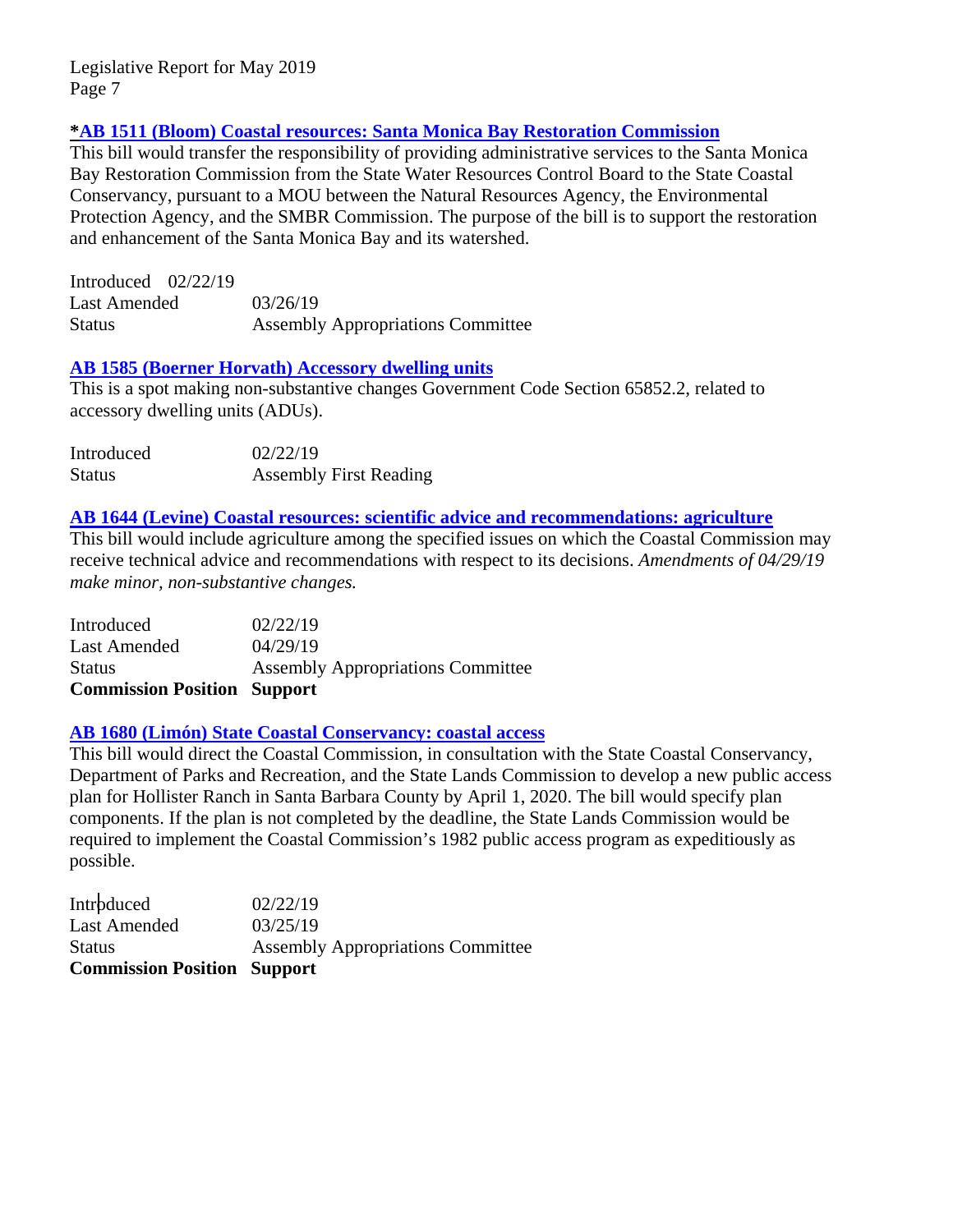# **[AB 1718 \(Levine\) State parks: state coastal beaches: smoking ban](http://leginfo.legislature.ca.gov/faces/billNavClient.xhtml?bill_id=201920200AB1718)**

This bill would make it an infraction for any person to smoke on a state coastal beach or a unit of the state park system, or to dispose of cigarette or cigar waste on a state coastal beach or unit of the system. The bill would require the Department of Parks and Recreation to post signs providing public notice of the restriction.

| Introduced    | 02/22/19                                                |  |
|---------------|---------------------------------------------------------|--|
| <b>Status</b> | <b>Assembly Appropriations Committee, Suspense File</b> |  |

#### **AB 1731 (Boerner [Horvath\) Short term rentals: coastal zone](http://leginfo.legislature.ca.gov/faces/billNavClient.xhtml?bill_id=201920200AB1731)**

This bill would amend the Business and Professions Code to require a hosting platform that offers short-term vacation rentals to be responsible for collecting and remitting local transient occupancy taxes (TOT). The bill would also authorize a hosting platform to make a residentially zoned property within the coastal zone available as a short-term rental 365 days per year, provided that the primary resident lives on site full-time. The bill would prohibit the listing of a short-term rental for more than 30 days per year of any residential property in the coastal zone, unless the primary resident makes the property available as a short-term rental in accordance with the Lower Cost Coastal Accommodations Program administered by the State Coastal Conservancy.

| Introduced    | 02/22/19                                    |
|---------------|---------------------------------------------|
| Last Amended  | 04/10/19                                    |
| <b>Status</b> | <b>Assembly Natural Resources Committee</b> |

#### **AB 1749 (Boerner [Horvath\) Coastal resources: development permits](http://leginfo.legislature.ca.gov/faces/billNavClient.xhtml?bill_id=201920200AB1749)**

This is a spot bill that would make non-substantive changes to Public Resources Code Section 30624, relating to the issuance of coastal development permits.

| Introduced    | 02/22/19                      |
|---------------|-------------------------------|
| <b>Status</b> | <b>Assembly First Reading</b> |

#### **AB 1785 (Boerner [Horvath\) Transportation: North County Transit](http://leginfo.legislature.ca.gov/faces/billNavClient.xhtml?bill_id=201920200AB1785) District**

This bill would have made non-substantive changes to the Public Utilities Code, related to the San Diego Regional Transportation Consolidation Act. *Amendments of 03/28/19 gutted and amended the original bill to allow a railroad owner or operator, or a local government entity through which a railroad passes, to file a special motion to strike a cause of action seeking damages for an incident occurring on a railroad right of way that is open to the public.* 

| Introduced    | 02/22/19                            |
|---------------|-------------------------------------|
| Last Amended  | 03/28/19                            |
| <b>Status</b> | <b>Assembly Judiciary Committee</b> |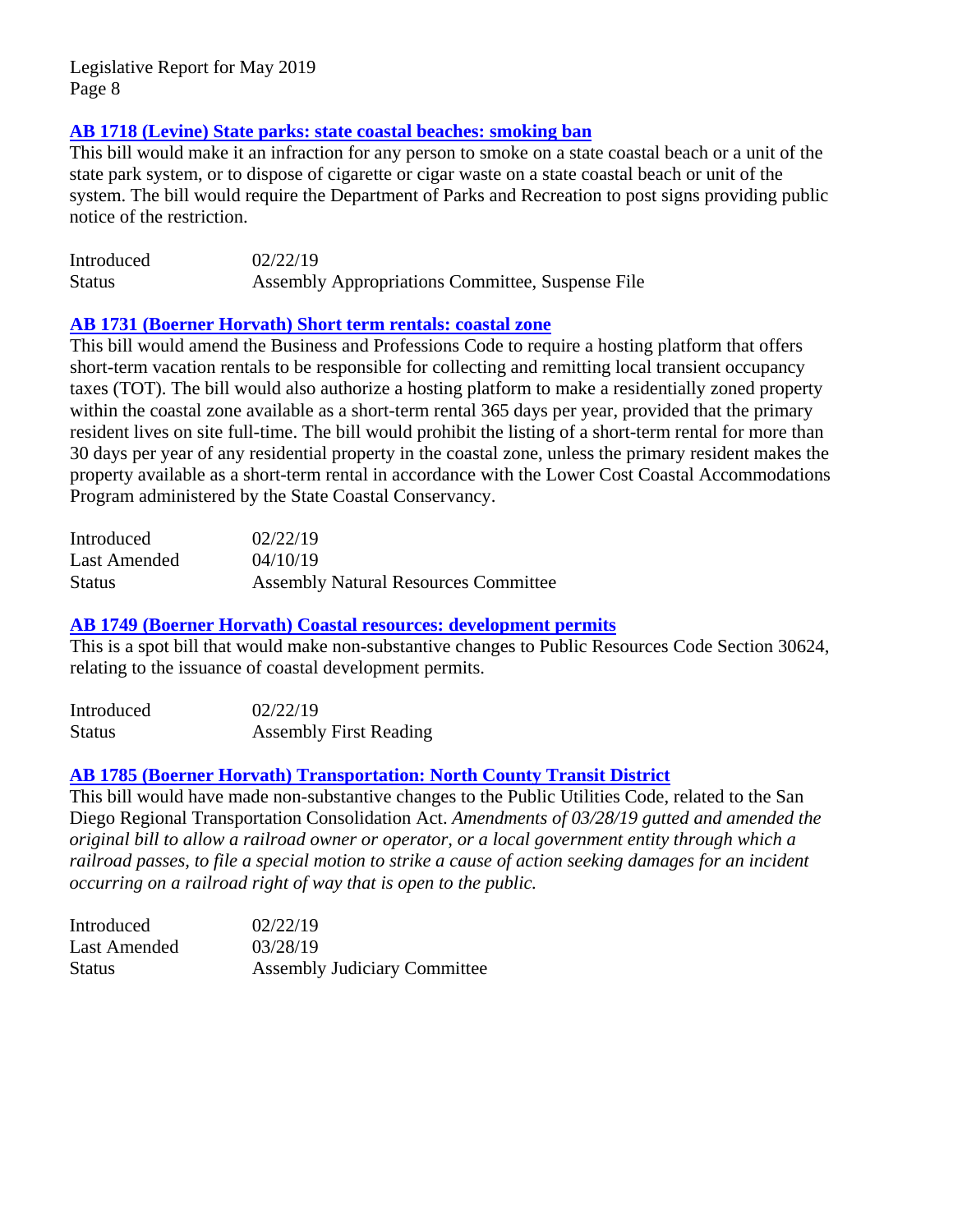## **[SB 4 \(McGuire\) Housing](http://leginfo.legislature.ca.gov/faces/billNavClient.xhtml?bill_id=201920200SB4)**

This bill states the intent to enact legislation that would limit restrictive local land use policies that contribute to increased housing costs, and also to encourage increased housing development near transit and job centers, in a manner that acknowledges relevant differences between communities. The bill would provide incentives for multifamily, Transit Oriented Development (TOD) as defined, on eligible parcels within cities and counties with unmet housing needs, including a streamlined, ministerial application process, a categorical CEQA exemption, and extended deadlines for permit expiration. These provisions would not apply in high fire hazard areas, flood plains, historic or architectural districts or the coastal zone. These provisions would not apply on any site that would require the demolition of deed-restricted affordable housing, rent-controlled housing, housing occupied by tenants within the previous 10 years, or any historic structure on a local, state or national register. The bill would require that TODs meeting specified thresholds be constructed by a skilled and trained workforce. *Amendments of 04/10/19 eliminate the previous references to local fees charged for water/sewer connection fees, multifamily projects, and fees charged by school districts. The bill adds a statement of Legislative Intent to reduce unreasonable fees on small housing developments.*

| Introduced    | 12/03/18                                      |
|---------------|-----------------------------------------------|
| Last Amended  | 04/10/19                                      |
| <b>Status</b> | <b>Senate Environmental Quality Committee</b> |

# **[SB 5 \(Beall\) Affordable Housing and Community Development](http://leginfo.legislature.ca.gov/faces/billNavClient.xhtml?bill_id=201920200SB5) Investment Program**

This bill would establish the Local-State Sustainable Investment Incentive Program, and the Sustainable Investment Incentive Committee to oversee it. The purpose of the Program would be to incentivize the construction of more affordable and transit-oriented housing. The Program would authorize local governments and various other public local agencies to support affordable housing plans. Funds would be available via tax increment through a redistribution of educational revenue augmentation funds (ERAF), which the bill would authorize through direction to county auditors. Relevant to the Coastal Commission, one eligible use of the funding would be for coastal communities dealing with the effects of sea level rise, including the construction, repair, replacement and maintenance of infrastructure related to protecting communities from sea level rise, or the acquisition of land or property for that use. *Amendments of 04/23/19 specify percentages of funding to be allocated to providing rental and owner-occupied affordable housing .*

| Introduced    | 12/03/18                                      |
|---------------|-----------------------------------------------|
| Last Amended  | 04/23/19                                      |
| <b>Status</b> | Senate Appropriation Committee, Suspense File |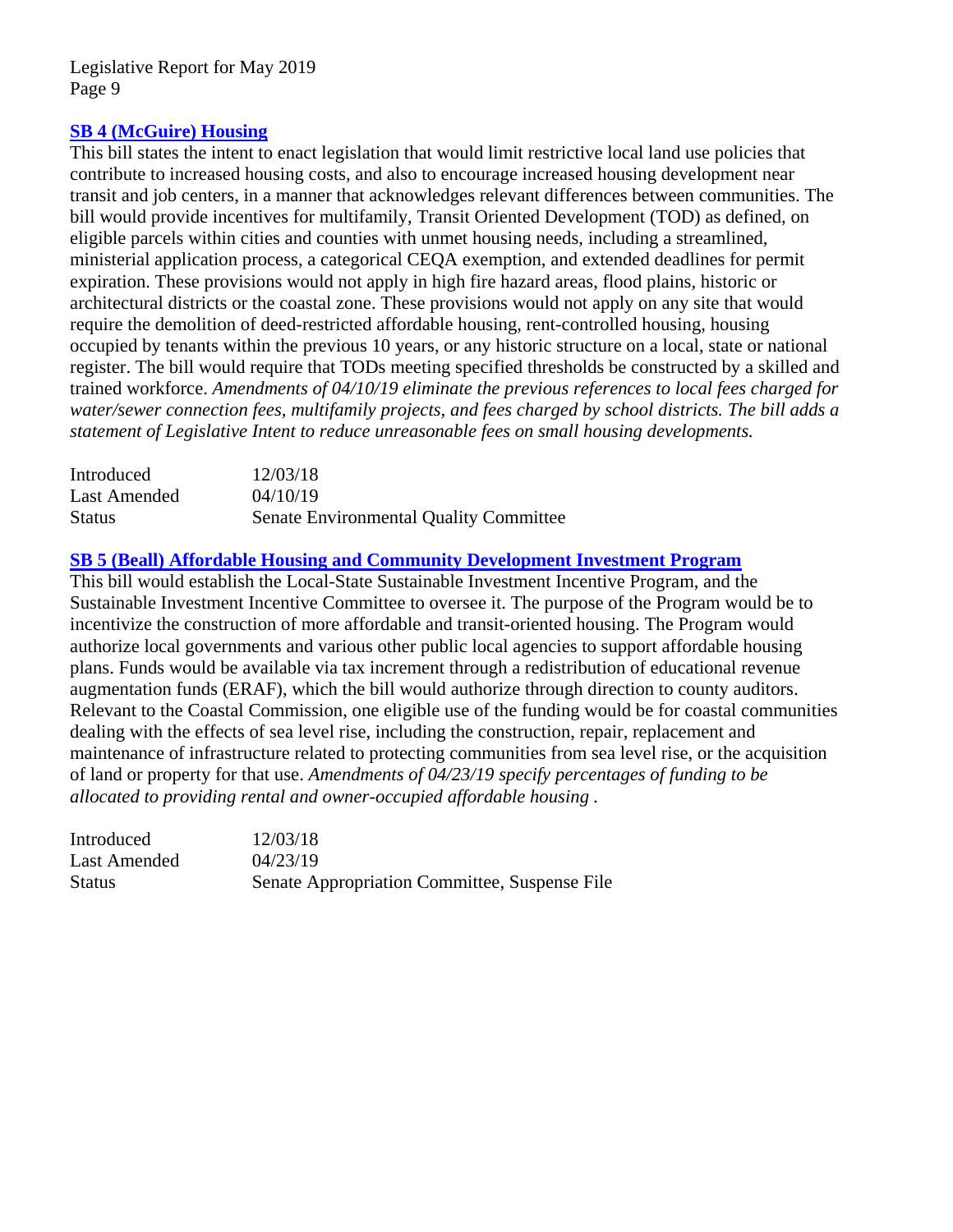# **[SB 6 \(Beall\) Residential development: available land](http://leginfo.legislature.ca.gov/faces/billNavClient.xhtml?bill_id=201920200SB6)**

This bill would require the Department of General Services to develop a publicly searchable database containing information on a list of local land that is suitable and available for residential development as identified in a housing element of a general plan. *Amendments of 04/23/19 require local governments to submit an electronic copy the inventory of land suitable for residential development to the Department of Housing and Community Development for any housing element adopted after January 1, 2021. The bill would also authorize the Department to review, adopt, amend and repeal the forms, standards and definitions necessary to implement.*

| Introduced    | 12/03/18                                      |
|---------------|-----------------------------------------------|
| Last Amended  | 04/23/19                                      |
| <b>Status</b> | Senate Appropriation Committee, Suspense File |

#### **SB 8 [\(Glazer\) State parks: state coastal beaches: smoking ban](http://leginfo.legislature.ca.gov/faces/billNavClient.xhtml?bill_id=201920200SB8)**

This bill would make it an infraction to smoke tobacco products on a state coastal beach or a unit of the State Parks system, or to dispose of tobacco-related waste in anything other than an appropriate waste receptacle, punishable by a fine of \$25. The bill would require the Department of Parks and Recreation to post signs providing notice of the prohibition.

| Introduced    | 12/03/18                                       |
|---------------|------------------------------------------------|
| <b>Status</b> | Senate Appropriations Committee, Suspense File |

# **SB 13 [\(Wieckowski\) Accessory dwelling units](http://leginfo.legislature.ca.gov/faces/billNavClient.xhtml?bill_id=201920200SB13)**

This bill makes several changes to the Government Code and the Health and Safety Code pertaining to Accessory Dwelling Units (ADUs). Changes include:

- Limits ADUs to lots with an existing or proposed single family dwelling.
- Prohibits local governments from requiring additional parking for an ADU that demolishes an existing garage, carport of covered parking structure.
- Prohibits local governments from requiring owner-occupancy of one of the residential units.
- Reduces the length of time to review and approve a ministerial ADU application from 120 days to 60 days for local governments that have not yet adopted an ADU ordinance. If not approved within 60 days, the application shall be deemed approved.
- Requires that ADUs cannot be restricted by ordinance to less than 800 sf.
- Limits the amount of connection fees that can be imposed for a new residential dwelling.
- Allows the owner of an ADU that receives an enforcement order to correct violations or abate nuisances to request a 10-year delay in correction of the violations provided they aren't necessary to protect public health and safety.
- Renumbers the Coastal Act "savings clause" that specifies nothing in this section shall supersede or lessen the effect of the Coastal Act.

*Amendments of 04/23/19 make technical, non-substantive changes.*

| Introduced    | 12/03/18                              |
|---------------|---------------------------------------|
| Last Amended  | 04/23/19                              |
| <b>Status</b> | Senate Appropriations Committee (5/6) |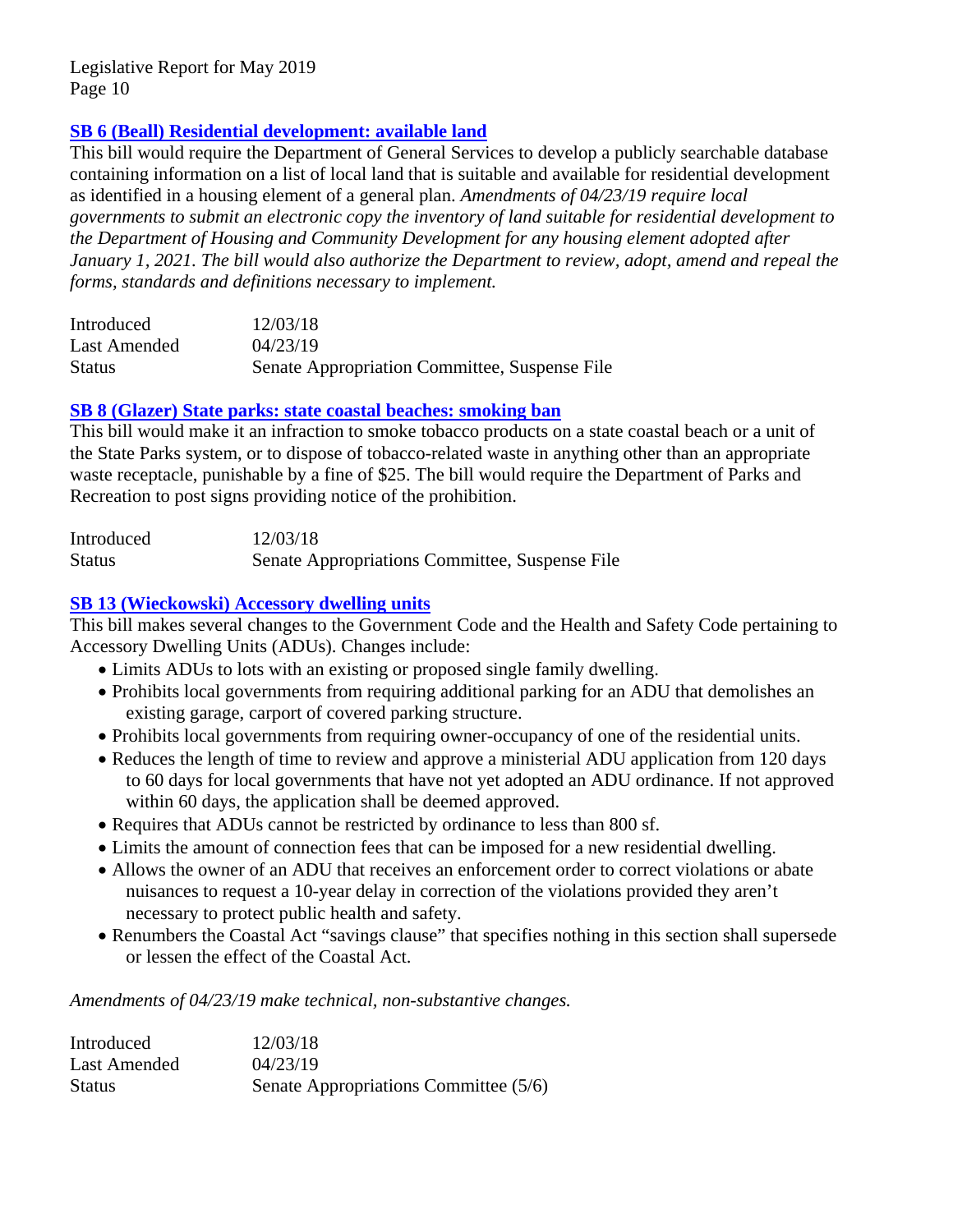# **[SB 45 \(Allen\) Wildfire, Drought and Flood Protection Bond Act of 2020](http://leginfo.legislature.ca.gov/faces/billNavClient.xhtml?bill_id=201920200SB45)**

This bill would enact the Wildfire, Drought and Flood Protection Bond Act of 2020 in the amount of \$4,300,000,000, \$300 million of which would be available for coastal resources, \$300 million for protecting rivers, lakes and streams, and \$150 million for improving regional climate resilience in General Obligation bonds to finance projects to restore fire-damaged areas, reduce wildfire risks, promote healthy forests and watersheds, reduce climate impacts on vulnerable populations, protect water supply and water quality, protect rivers, lakes, and streams, reduce flood risk, protect fish and wildlife from climate impacts, improve climate resilience of agricultural lands, and protect coastal lands and resources. *Amendments of 04/04/19 make technical, non-substantive changes.*

| Introduced    | 12/03/18                              |
|---------------|---------------------------------------|
| Last Amended  | 04/04/19                              |
| <b>Status</b> | Senate Appropriations Committee (5/6) |

# **[SB 50 \(Wiener\) Planning and zoning: housing development: incentives](http://leginfo.legislature.ca.gov/faces/billNavClient.xhtml?bill_id=201920200SB50)**

This bill would waive local density maximums and parking minimums greater than 0.5 spaces per unit, and provide other incentives for residential development project proposed within a ½-mile radius of a major transit stop. A major transit stop is defined as a site containing an existing transit station or a ferry terminal served by a bus or transit service. *Amendments of 03/11/19 make additional definitions in the "Equitable Communities Incentives" section of the bill; require the Department of Housing and Urban Development to publish map showing areas identified by the Department as "housing rich areas" and update it every 5 years; set the application of in-lieu fees for local governments that have not adopted an inclusionary housing ordinance; and set the term of affordability deed restrictions to 55 years for rental units and 45 years for sale units.*

| Introduced    | 12/03/18                               |
|---------------|----------------------------------------|
| Last Amended  | 03/11/18                               |
| <b>Status</b> | <b>Senate Appropriations Committee</b> |

#### **[SB 53 \(Wilk\) Open meetings](http://leginfo.legislature.ca.gov/faces/billNavClient.xhtml?bill_id=201920200SB53)**

This bill would clarify that any advisory committee or subcommittee of a multi-member state board, commission or committee is subject to the Bagley-Keene Open Meetings Act if it is comprised of 2 or more members, if one of those members represents that state body in their official capacity. This bill has an urgency clause.

| Introduced    | 12/10/18    |
|---------------|-------------|
| Last Amended  | 03/05/19    |
| <b>Status</b> | In Assembly |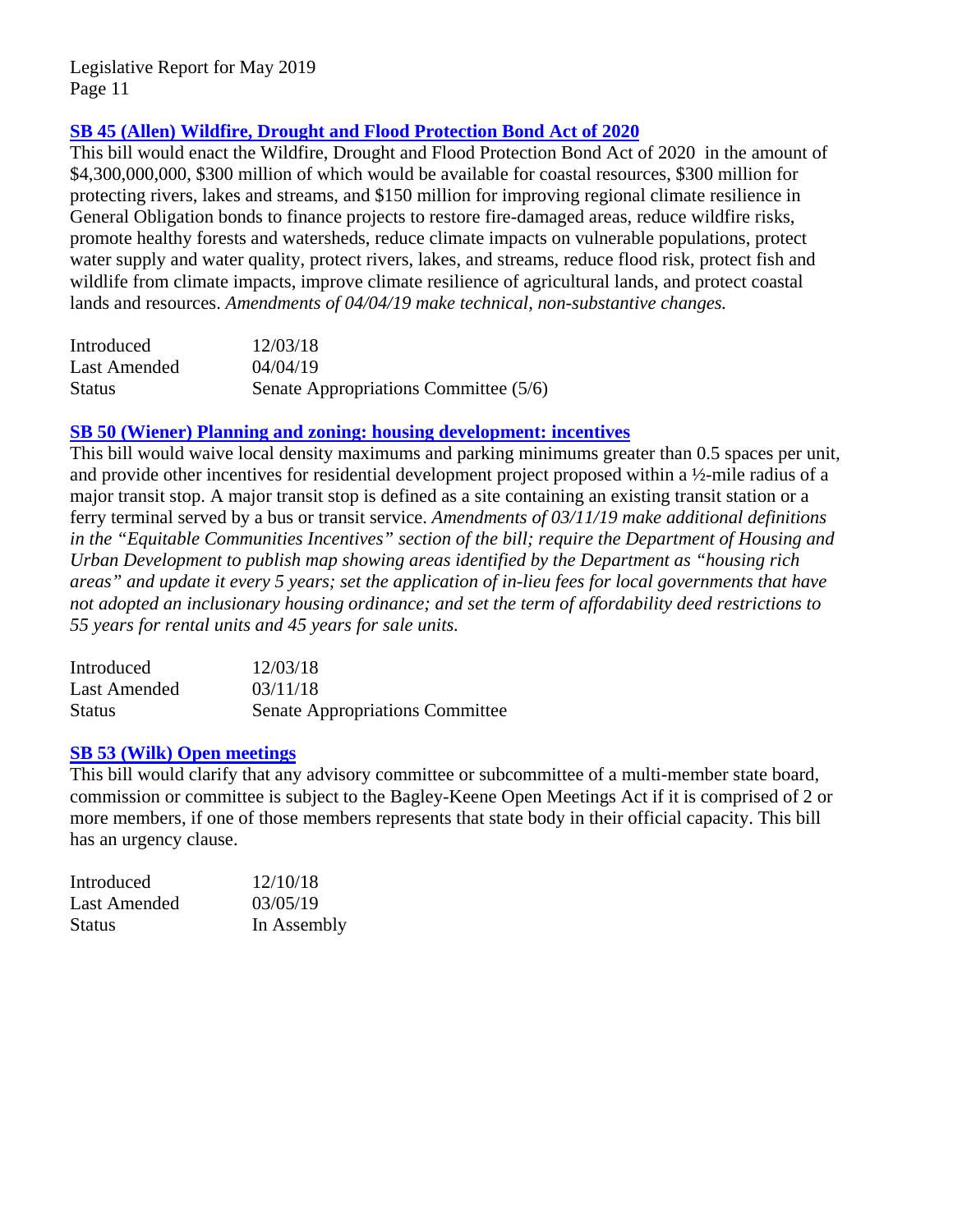# **SB 54 (Allen) [California Circular Economy and Plastic Pollution Reduction Act](http://leginfo.legislature.ca.gov/faces/billNavClient.xhtml?bill_id=201920200SB54)**

This bill would enact the California Circular Economy and Plastic Pollution Reduction Act, which would require the Department of Resources Recycling and Recovery (CalRecycle), in consultation with the State Water Resources Control Board and the Ocean Protection Council to adopt regulations that would have the effect of reducing and ultimately eliminating plastic pollution in California by the year 2030. SB 54 is a companion to AB 1080 (Gonzalez). The two bills are identical in their current forms. *Amendments of 03/25/19 add additional specificity to the Department's proposed regulations, including identification of single-use packaging materials for reduction actions; criteria for source reduction requirements, minimum post-consumer recycled content requirements; and processes for annual reporting by businesses.* 

| Introduced          | 12/11/18                               |
|---------------------|----------------------------------------|
| <b>Last Amended</b> | 03/25/19                               |
| <b>Status</b>       | <b>Senate Appropriations Committee</b> |
| <b>Position</b>     | <b>Support</b>                         |

# **[SB 62 \(Dodd\) Endangered species: accidental take](http://leginfo.legislature.ca.gov/faces/billNavClient.xhtml?bill_id=201920200SB62) associated with routine and ongoing [agricultural activities: state safe harbor agreements](http://leginfo.legislature.ca.gov/faces/billNavClient.xhtml?bill_id=201920200SB62)**

This bill would make permanent a temporary exception in the California Endangered Species Act for the otherwise unlawful "take" of an endangered species if accidentally committed in the context of routine, ongoing agricultural activities. The bill would also require the reporting of any such take within 10 days. The bill would also extend the Safe Harbor Act from January 1, 2020, to January 1, 2024. The Safe Harbor Act encourages landowners to voluntarily manage lands to benefit endangered, threatened or candidate species without being subject to additional regulatory requirements as a result of their efforts. *Amendments of 03/19/19 extend the provisions of the bill to individual farmers, ranchers, and their bona fide employees.* 

| Introduced    | 01/03/19                              |
|---------------|---------------------------------------|
| Last Amended  | 04/03/19                              |
| <b>Status</b> | Senate Appropriations Committee (5/6) |

#### **[\\*SB 67 \(McGuire\) Cannabis: temporary licenses](http://leginfo.legislature.ca.gov/faces/billNavClient.xhtml?bill_id=201920200SB67)**

This bill would allow for the reinstatement of an expired, temporary license issued by the Department of Food and Agriculture for a commercial cannabis operation, provided that the licensee submits a completed application and application fee. The temporary license would be revoked after the department issues an annual or provisional license, or denies the application for same. This bill has an urgency clause, and if enacted, will take effect immediately.

| Introduced    | 01/08/19    |
|---------------|-------------|
| Last Amended  | 03/21/19    |
| <b>Status</b> | In Assembly |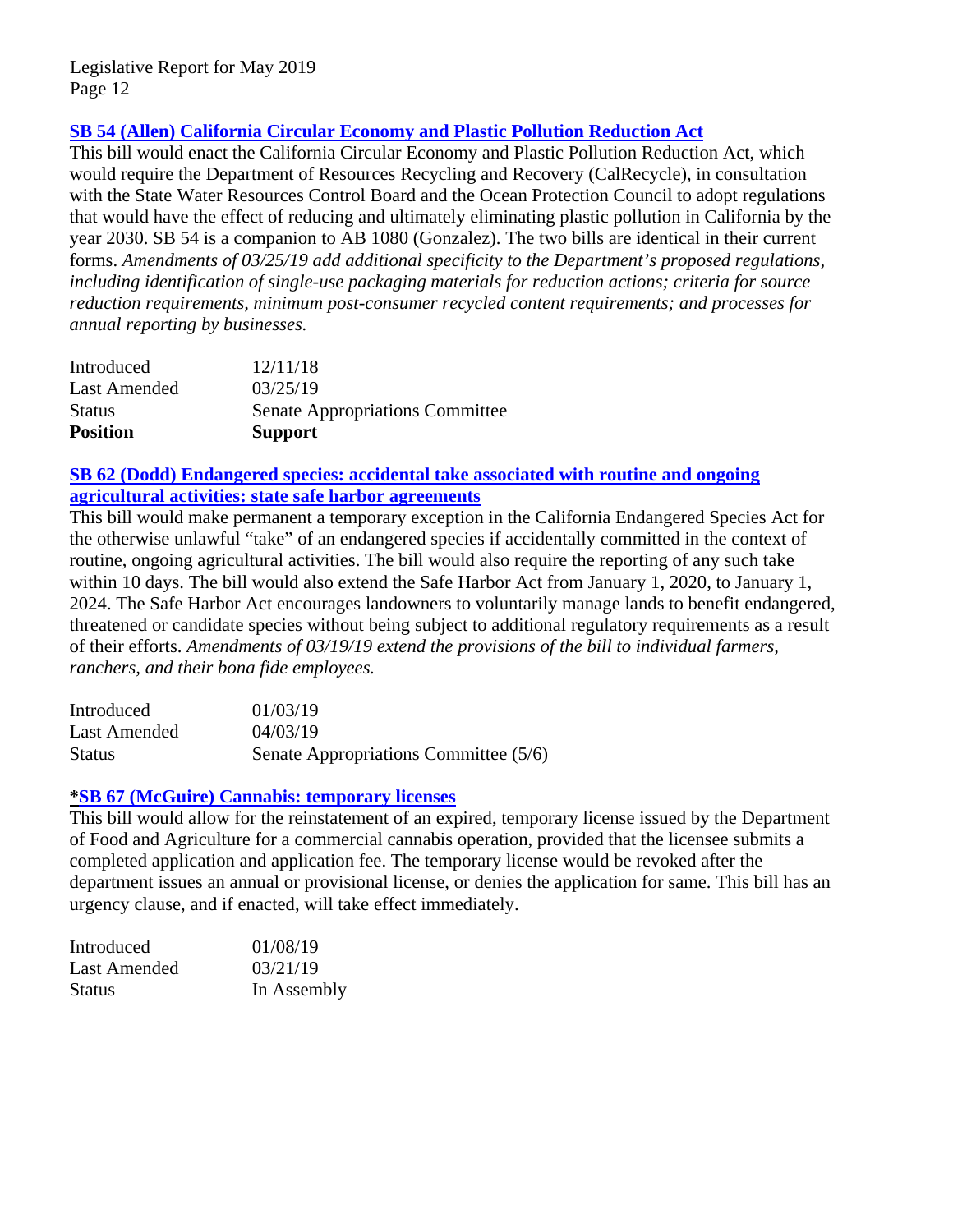#### **[SB 69 \(Wiener\) Ocean Resiliency](http://leginfo.legislature.ca.gov/faces/billTextClient.xhtml?bill_id=201920200SB69) Act of 2019**

This bill amends multiple codes including the Public Resources Code, Fish and Game Code, Public Health Code, and Water Code to address issues related to fisheries, ocean acidification, timber harvest plans, vessel speeds in the Santa Barbara Channel and San Francisco Bay, marine invasive species, and other topics. The bill would also require various studies and reports related to wetlands, beneficial reuse of dredged materials, low-trophic mariculture, and the potential for kelp and native oyster reefs to sequester carbon. The bill would require the State Air Resources Board to develop a voluntary speed reduction program to reduce air pollution, whale strikes and harmful underwater acoustics in the Santa Barbara Channel and San Francisco Bay; require the Natural Resources Agency to conduct an inventory of the state's coastal wetlands, updated every 5 years; require the State Coastal Conservancy to develop a beneficial reuse program for dredged sediments in coastal restoration projects; and require the Ocean Protection Council to submit a report to the Legislature. *Amendments of 04/29/19 delete the requirement for the Department of Fish and Wildlife to conduct a survey of all dams in all rivers frequented by fish every five years.*

| Introduced    | 01/09/19                               |
|---------------|----------------------------------------|
| Last Amended  | 04/29/19                               |
| <b>Status</b> | <b>Senate Appropriations Committee</b> |

#### **[SB 140 \(Stern\) Specialized license plates: The Endless Summer](http://leginfo.legislature.ca.gov/faces/billNavClient.xhtml?bill_id=201920200SB140)**

This bill would require the State Coastal Conservancy, in consultation with the California Highway Patrol, to develop a specialized license plate with the image of a surfer to fund projects and programs that promote exposure to surfing, its cultural heritage, and the coastal resources on which it depends.

Introduced 01/17/19 Status Senate Appropriations Committee, Suspense File

#### **[SB 168 \(Wieckowski\) Climate change: Chief Climate Resilience Officer](http://leginfo.legislature.ca.gov/faces/billNavClient.xhtml?bill_id=201920200SB168)**

This bill would establish the position of Chief Climate Resilience Officer in the Office of Planning and Research, and require the preparation of guidance documents for statewide integration of adaptation and resiliency measures. *Amendments of 04/11/19 specify that guidance documents must include projected economic and fiscal impacts.*

| Introduced    | 01/28/19                              |
|---------------|---------------------------------------|
| Last Amended  | 04/11/19                              |
| <b>Status</b> | Senate Appropriations Committee (5/6) |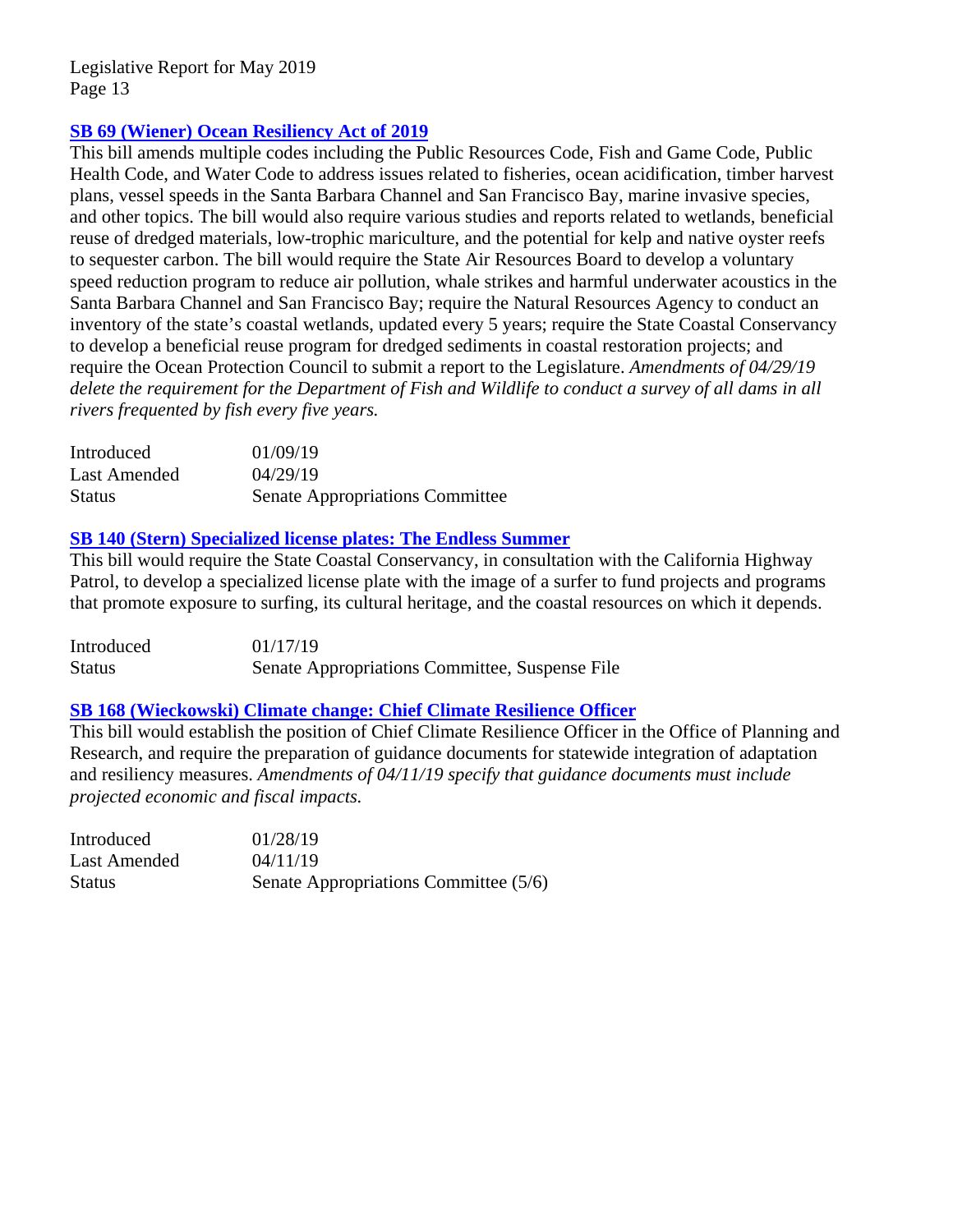# **[\\*SB 241 \(Moorlach\) Personal Income Tax: California Voluntary Contribution Program](http://leginfo.legislature.ca.gov/faces/billNavClient.xhtml?bill_id=201920200SB241)**

As amended April 22, this bill would repeal the expiration dates for the California Firefighters Memorial Fund and the California Peace Officers Memorial Fund personal income tax check-offs, thereby allowing those funds to remain on the California income tax return forms indefinitely. The bill would also substantially revise the procedure for inclusion of not-for-profit organizations on the annual tax forms, making it a fee-based application to the Franchise Tax Board limited to charitable organizations as defined in the bill. In order to be eligible, a charitable organization must average at least \$100,000 in gross receipts, be registered as a Charitable Trust with the State Attorney General's Office, and have submitted 3 years of annual returns with the Franchise Tax Board.

|               | <b>Commission Position Recommend Oppose, Analysis Attached</b> |
|---------------|----------------------------------------------------------------|
| <b>Status</b> | <b>Senate Appropriations Committee</b>                         |
| Last Amended  | 04/29/19                                                       |
| Introduced    | 02/11/19                                                       |

#### **[SB 262 \(McGuire\) Commercial fishing: landing fees: sea cucumbers](http://leginfo.legislature.ca.gov/faces/billNavClient.xhtml?bill_id=201920200SB262)**

This bill would amend the Fish and Game Code to extend the sunset for the current sea cucumber commercial fishery program to April 1, 2030, and set the landing fee rate schedule for 2019. *Amendments of 03/18/19 make minor, non-substantive changes to the bill.*

| Introduced    | 02/12/19    |
|---------------|-------------|
| Last Amended  | 03/18/19    |
| <b>Status</b> | In Assembly |

#### **[SB 332 \(Hertzberg\) Wastewater treatment: recycled water](http://leginfo.legislature.ca.gov/faces/billTextClient.xhtml?bill_id=201920200SB332)**

This bill would amend the Water Code to declare that the discharge of treated wastewater from ocean outfalls is a waste and unreasonable use of water. The bill would require wastewater treatment facilities to reduce annual discharge volumes by at least 50% by January 1, 2030, and by at least 95% by January 1, 2040. The bill would subject operators to a civil penalty of \$2,000 per acre foot of water above the required reduction. *Amendments of 4/30/19 modify various deadlines within the bill.*

| Introduced    | 02/19/19                               |
|---------------|----------------------------------------|
| Last Amended  | 04/30/19                               |
| <b>Status</b> | <b>Senate Appropriations Committee</b> |

#### **[\\*SB 576 \(Umberg\) State Coastal Conservancy: coastal climate change adaptation](http://leginfo.legislature.ca.gov/faces/billNavClient.xhtml?bill_id=201920200SB576)**

As amended April 23, this bill would require the State Coastal Conservancy to develop and implement a climate adaptation and readiness program that would include collaboration and coordination with the Office of Planning and Research, California State University Long Beach, various state conservancies and other entities to recommend best practices and strategies for improving climate resiliency for coastal communities, infrastructure and habitat. The bill would also require the Conservancy to participate in, facilitate or host an international conference on coastal climate change every two years, in cooperation with the Natural Resources Agency, the Ocean Protection Council, and other relevant state agencies.

| Introduced    | 02/22/19                               |
|---------------|----------------------------------------|
| Last amended  | 04/23/19                               |
| <b>Status</b> | <b>Senate Appropriations Committee</b> |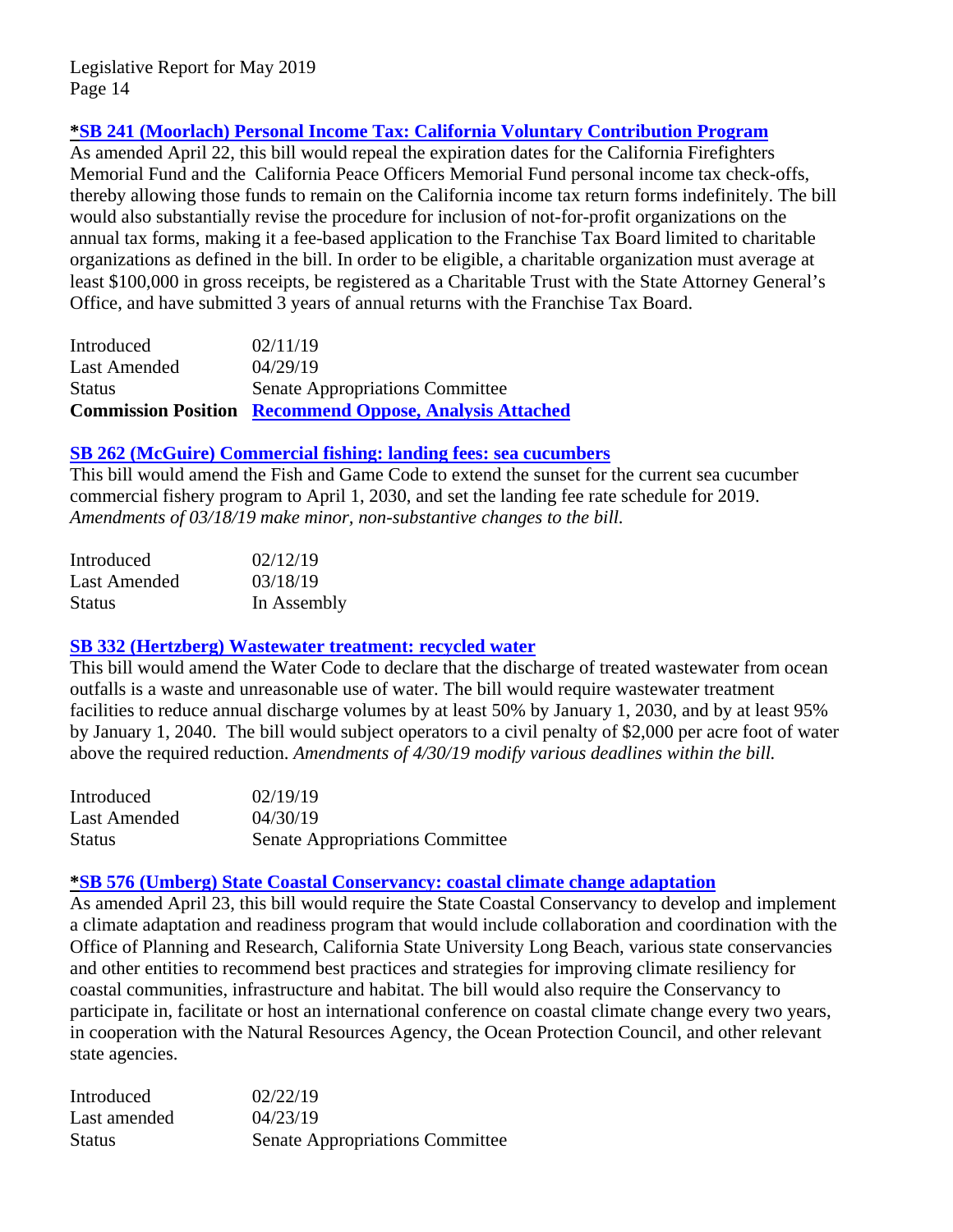# **SR 12 (Jackson) 50th [anniversary of the Santa Barbara Oil Spill](http://leginfo.legislature.ca.gov/faces/billTextClient.xhtml?bill_id=201920200SR12)**

This measure commemorates the 50<sup>th</sup> anniversary of the offshore oil spill in Santa Barbara on January 8, 1969, and honors the efforts of environmental leaders who worked to achieve stronger protections for coastal resources as a result.

| Introduced    | 01/23/19 |
|---------------|----------|
| <b>Status</b> | Enrolled |

#### **[\\*SR 32 \(Jackson\) Coastal resources](http://leginfo.legislature.ca.gov/faces/billNavClient.xhtml?bill_id=201920200SR32)**

This measure establishes the Senate's support for the federal Coastal Zone Management Act, and its opposition to any federal actions that would weaken California's federal consistency review authority.

| Introduced    | 04/11/19                                            |
|---------------|-----------------------------------------------------|
| <b>Status</b> | <b>Senate Natural Resources and Water Committee</b> |

###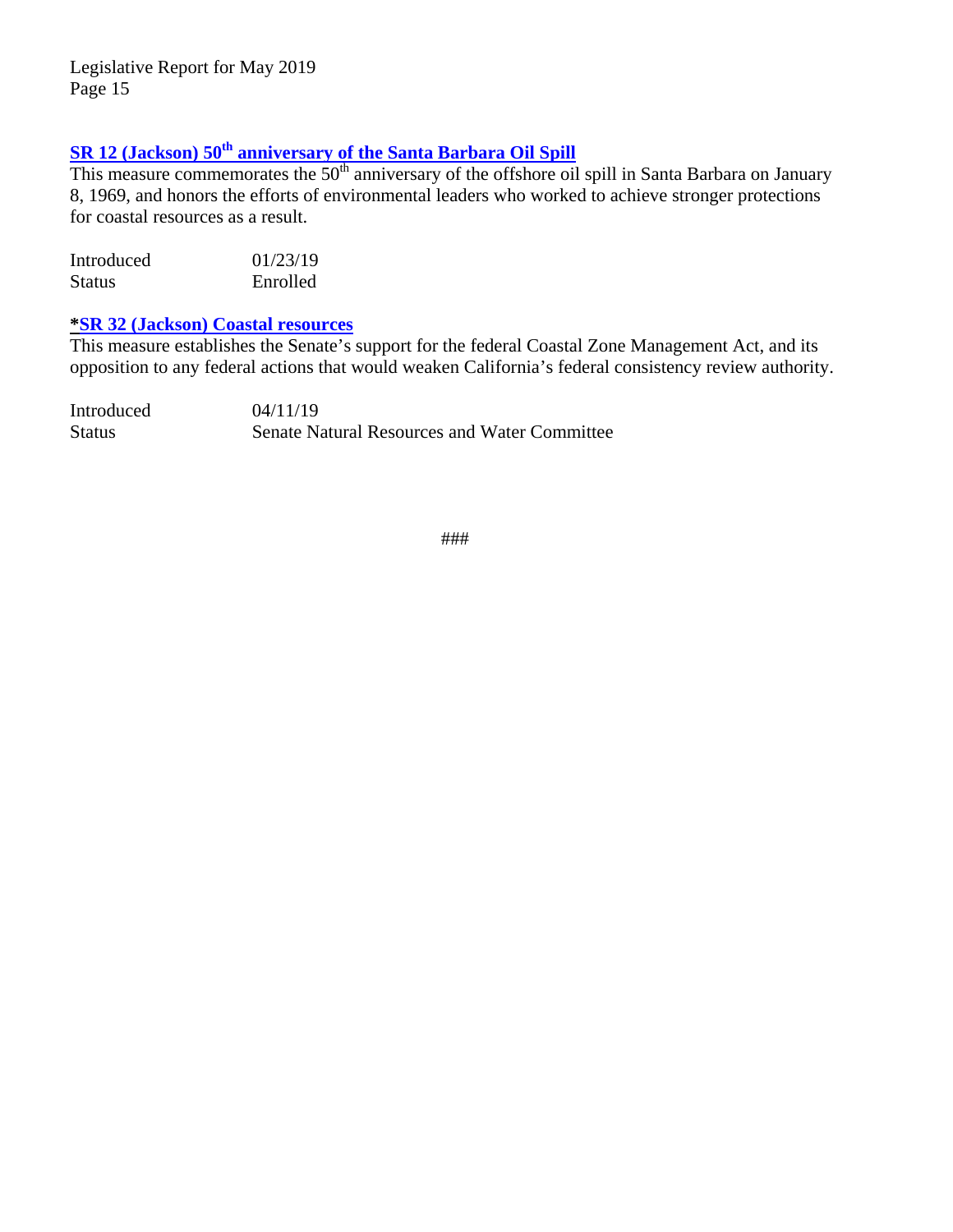#### **CALIFORNIA COASTAL COMMISSION**

<span id="page-15-0"></span>45 FREMONT, SUITE 2000 SAN FRANCISCO, CA 94105- 2219 VOICE AND TDD (415) 904- 5200 FAX ( 415) 904- 5400



# **BILL ANALYSIS**

**[AB 552 \(Stone\)](http://leginfo.legislature.ca.gov/faces/billNavClient.xhtml?bill_id=201920200AB552)**

As Amended 04/30/2019

#### **SUMMARY**

Assembly Bill 552 would establish the Coastal Adaptation, Access, and Resilience Program, which would direct at least 30% of state revenues derived from mineral extraction on state lands ("tidelands oil revenues") to the Coastal Commission and other natural resources agencies to plan and implement actions to adapt to sea level rise and coastal climate change.

#### **RECOMMENDED MOTION**

I move the Commission **Support** AB 552, and I recommend a **Yes** vote.

#### **PURPOSE OF THE BILL**

The purpose of the bill is to create a reliable, ongoing funding source to support the work of state agencies engaged in coastal adaptation and sea level rise planning by re-establishing the longstanding practice of using state mineral extraction revenues to fund coastal management activities that benefit the entire state.

#### **EXISTING LAW**

In 1997, Senate Bill 271 (Thompson, Ch. 293, Stats. 1997) established the principle of appropriating a portion of state revenues received from mineral extraction activities on state lands to coastal and natural resource protections that benefit the entire state. Over the following years, revenues distributed pursuant to this legislation provided funding for the Housing Trust Fund, the Resources Trust Fund for Salmon and Steelhead Trout Restoration, marine reserve management, state parks deferred maintenance, and the Natural Resource Infrastructure Fund (NRIF). NRIF programs included funds for the Department of Fish and Wildlife to conduct environmental review and monitoring, land acquisitions in Orange County and San Diego for natural community conservation plans, and nonpoint source pollution programs at the California State Water Resources Control Board and the California Coastal Commission, among others. Any unencumbered funds were then transferred to the State General Fund.

This practice of allocating state fossil fuel extraction revenues to specific agencies, departments, programs, and projects was repealed in the midst of the Great Recession by a budget trailer bill, Senate Bill 71 (Committee on Budget and Fiscal Review, Ch. 81, Stats. 2006). Since that time, all such revenues have been deposited directly into the General Fund.

#### **PROGRAM BACKGROUND**

The Commission and its partner agencies have been collaborating to address sea level rise and coastal climate change to the best of their ability with their currently available resources. For example, the Coastal Commission has been working together with the Department of Transportation (Caltrans) to plan for the realignment of Highway One in locations highly vulnerable to sea level rise and flooding – a wise investment in the state's transportation, recreational, and natural resources.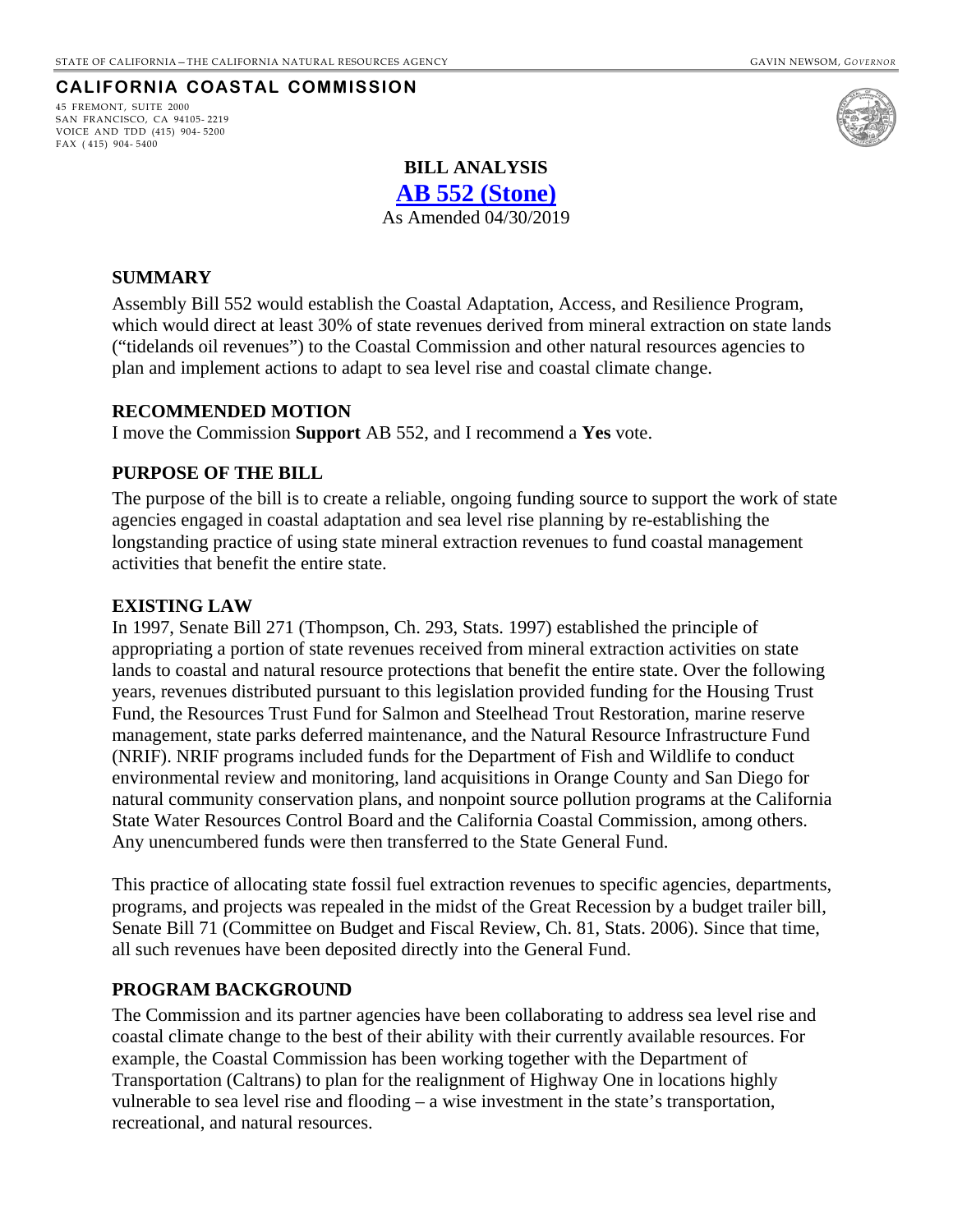The Commission also coordinates with its local government partners to ensure that local projects and policies promote community resilience to sea level rise. Central to this work is the Commission's LCP Grant Program, through which the Commission helps fund local governments to update their Local Coastal Programs (LCPs) to proactively plan for sea level rise. The Commission also provides informational assistance to local governments, including mapping of vulnerable populations and resources based on the best-available science, and policy guidance through the publication and update of formal policy guidance documents, including the Commission's *Sea Level Rise Policy Guidance* and forthcoming *Residential Adaptation Policy Guidance*.

# ANALYSIS

Sea level rise and coastal climate change are already threatening California's coastline by increasing the severity and frequency of catastrophic storms and flooding, erosion rates, damage to coastal private property and public infrastructure, and loss of natural "buffer systems" that protect the coast, such as wetlands, dunes, and sandy beaches. Failure to plan for the unavoidable consequences of climate change along the coast of California could cost the State untold billions of dollars over the coming decades.

The Commission has been collaborating with its partner agencies and local governments to the best of its ability given current funding. Over the past five years, the Legislature has authorized a total of \$7 million in local government assistance grants from a variety of funding sources, including the Environmental License Plate Fund, the Greenhouse Gas Reduction Fund, and bond funds. The Governor's 2019-20 Budget proposes a \$1.5 million augmentation to the Commission's baseline budget to make the local assistance grants program permanent.

However, the magnitude of the challenge greatly exceeds available resources, and the damaging effects of sea level rise and coastal climate change are already outpacing the State's efforts to address them, as observed earlier this year when king tides flooded city streets, damaged homes and vehicles, and closed public beaches and piers throughout the state. These impacts are most acutely felt in disadvantaged communities, where climate change disproportionately affects California's racial and linguistic minorities.

Given the grave nature of the threat, it is imperative that California's coastal management agencies are adequately funded to work with local governments, the public, and one another to develop and implement sustainable coastal adaptation strategies. AB 552 would help fill this critical need. Given that the historic consumption of fossil fuels are a primary cause of climate change, it is only appropriate that State royalties from fossil fuel extraction be dedicated to helping Californians prepare for climate change's consequences. AB 552 would re-establish the longstanding practice of using these revenues to enhance the state's capacity to plan for natural resource protection, and ensure the future well-being of California's citizens, economy, and infrastructure by advancing climate adaptation planning.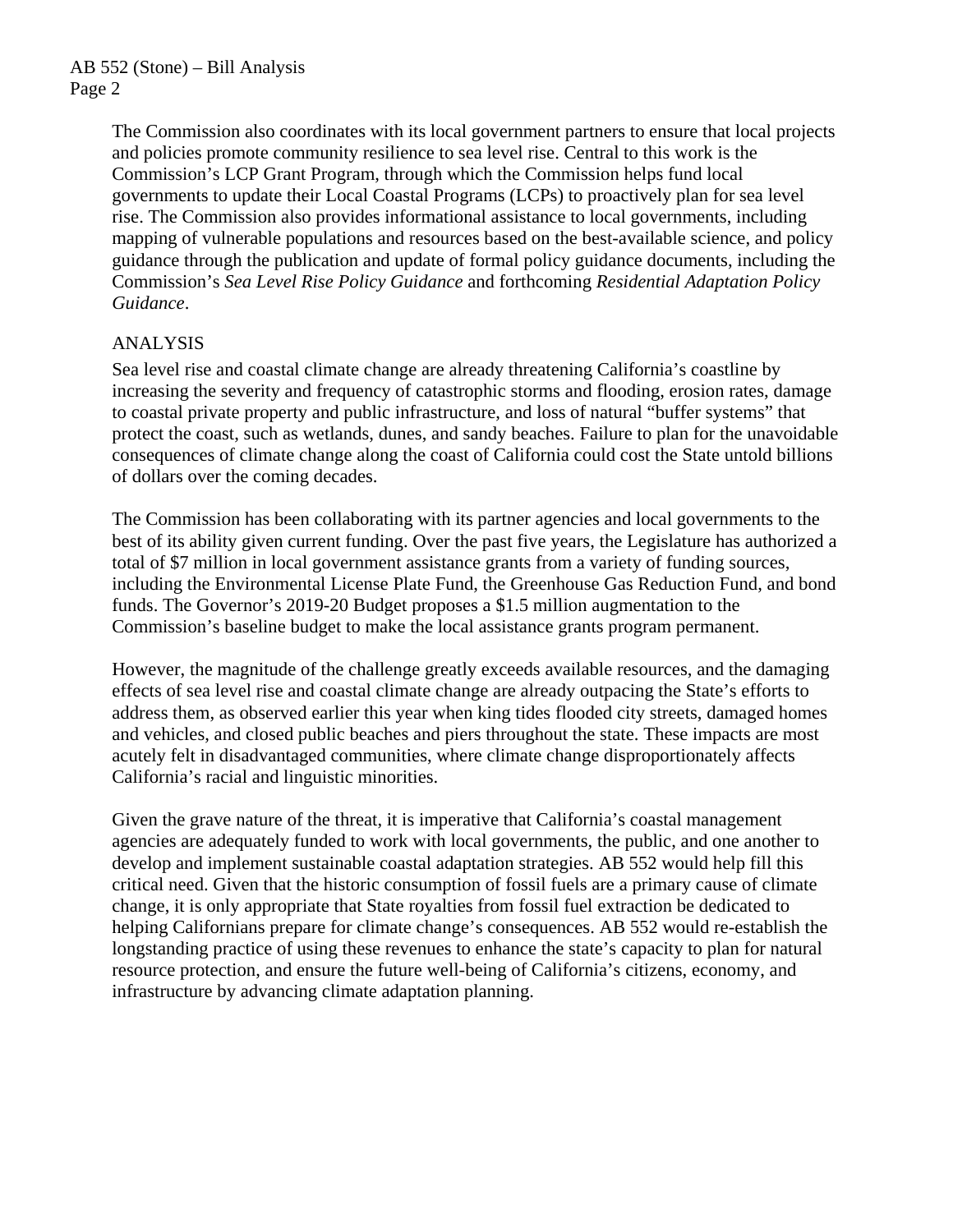AB 552 (Stone) – Bill Analysis Page 3

SUPPORT OPPOSITON

7th Generation Advisors None on file. Audubon California California State Parks Foundation Center for Oceanic Awareness, Research, & Education Clean Water Action Defenders of Wildlife Plastic Pollution Coalition Sierra Club California The 5 Gyres Institute The Nature Conservancy The Trust for Public Land

#### **RECOMMENDED POSITION**

Staff recommends the Commission **Support** AB 552.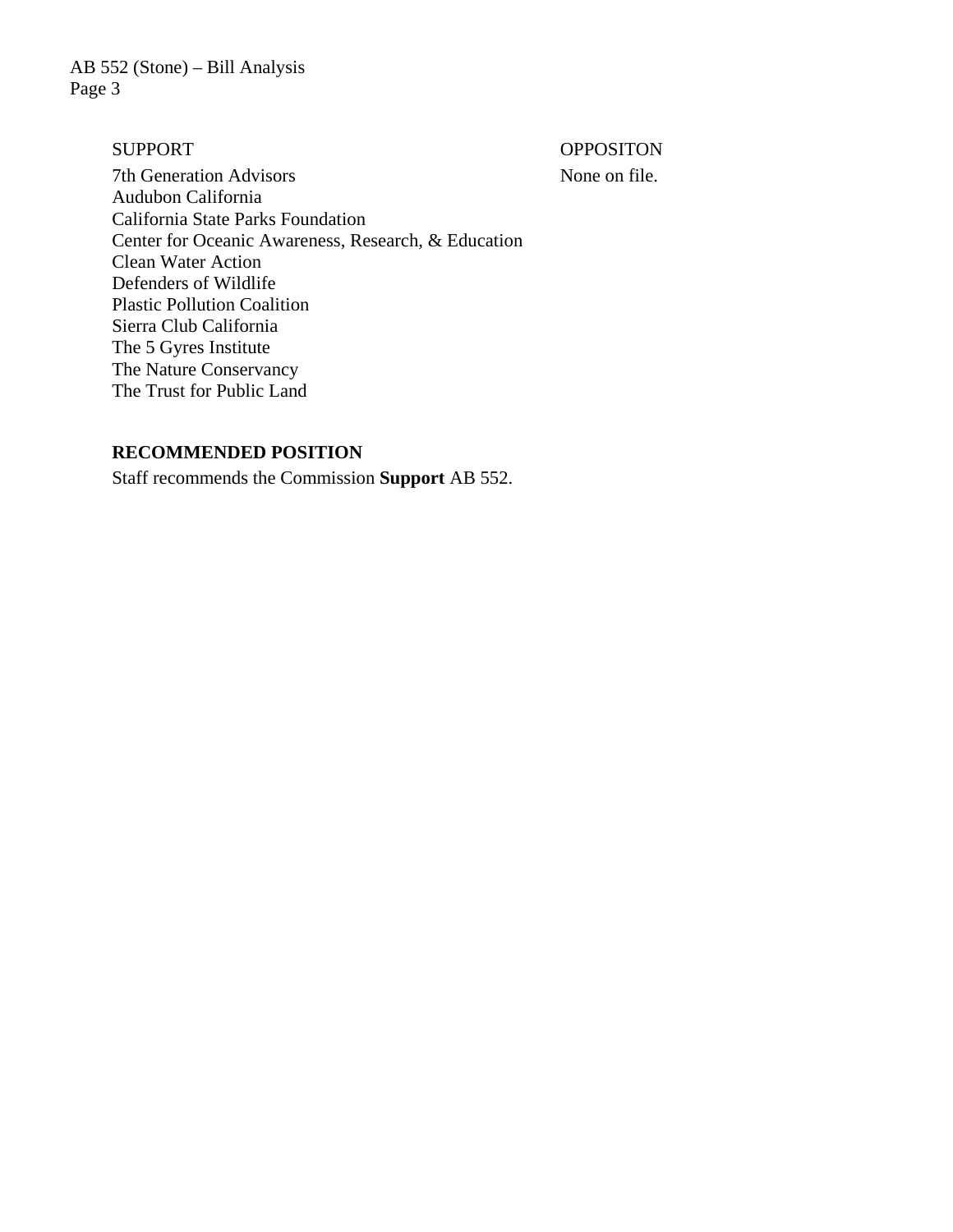#### **CALIFORNIA COASTAL COMMISSION**

<span id="page-18-0"></span>45 FREMONT, SUITE 2000 SAN FRANCISCO, CA 94105- 2219 VOICE AND TDD (415) 904- 5200 FAX ( 415) 904- 5400



#### **BILL ANALYSIS**

**SB 241 [\(Moorlach\)](http://leginfo.legislature.ca.gov/faces/billTextClient.xhtml?bill_id=201920200SB241)**

As Amended 04/29/2019

#### **SUMMARY**

Senate Bill 241 would replace the current personal income tax Voluntary Contribution Fund ("VCF") program with the California Voluntary Contribution Program ("CVCP"). This replacement would substantially change the procedure by which taxpayers may make contributions to voluntary contribution funds, and the criteria by which a fund may qualify to receive such contributions. Relevant to the Commission, state funds, including the Protect Our Coast and Oceans Fund, would no longer be eligible to receive voluntary taxpayer contributions.

#### **RECOMMENDED MOTION**

I move the Commission **Oppose** SB 241, and I recommend a **Yes** vote.

#### **PURPOSE OF THE BILL**

The author's stated purpose for the bill is "to give any charity that meets certain qualifications the ability to apply with the [Franchise Tax Board] to be eligible to receive contributions from taxpayers who are eligible for an income tax refund."

#### **EXISTING LAW**

Existing state law allows taxpayers to contribute money to a list of Voluntary Contribution Funds (VCFs) by checking a box on their state personal income tax return and indicating the amount of tax deductible donation they wish to make as part of filing their annual tax returns. When a taxpayer contributes to a VCF, the Franchise Tax Board deposits the contribution, less an administrative fee, into the organization's fund.

Voluntary Contribution Funds are included on the annual state tax return through legislative authorization. Once added, VCFs remain on the return until they are repealed by a sunset date or they fail to generate a minimum annual contribution amount. In general, the minimum contribution amount is \$250,000 beginning in the VCF's second year, though exceptions exist for the California Firefighters' Memorial Foundation Fund, the California Peace Officer Memorial Foundation Fund, and the California Seniors Special Fund.

There are currently 27 VCFs listed on the tax return, including a mixture of non-profit and state charitable funds. The VCFs collectively receive roughly four to six million dollars in contributions each year.

#### **PROGRAM BACKGROUND**

In 2013, Assembly Bill 754 (Muratsuchi, Ch. 323, Stats. 2013) established the Protect Our Coast and Oceans ("POCO") Fund as a new VCF on the state income tax return to help educate California's youth and the broader public throughout the state about the marine and coastal environment. Voluntary taxpayer contributions to the POCO Fund are allocated to the Coastal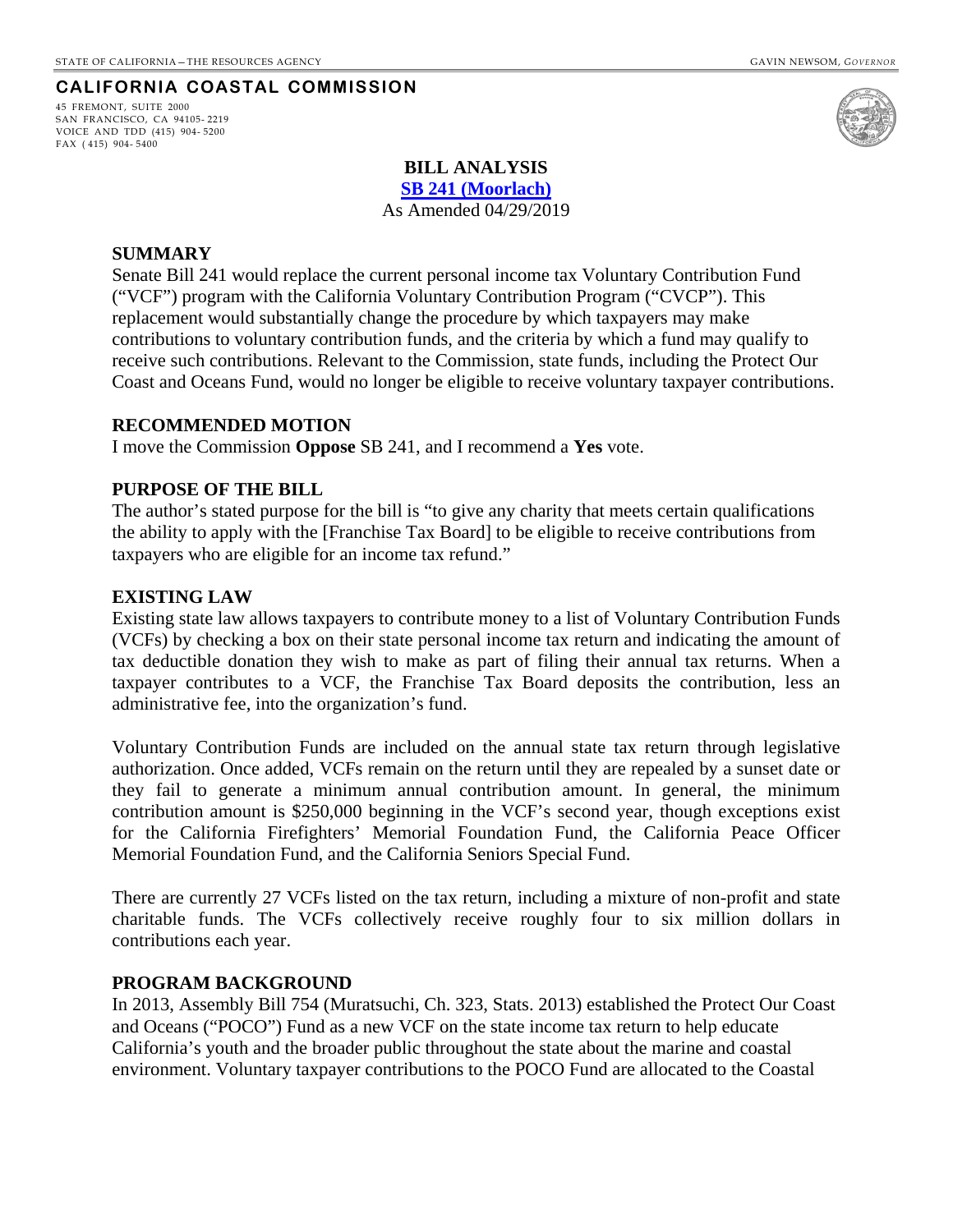SB 241 (Moorlach) Analysis Page 2

Commission to help fund the Commission's Whale Tail Grant Program, which is also funded by revenue from the Whale Tail License Plate.

In 2016, the Legislature passed SB 1476 (Ch. 597, Stats. 2016) to promote consistency among the different administrative provisions that apply to all the various voluntary tax funds, including a provision that the funds shall be continuously appropriated. In 2017, SB 503 (Newman, Ch. 519, Stats. 2017) reauthorized the POCO Fund, extending its operational provisions until January 1, 2025.

The POCO Fund currently appears as one of 27 legislatively authorized "tax check offs" on the State's annual personal income tax forms. Total contributions to the POCO Fund exceed \$1.5 million, and support the Coastal Commission's Whale Tail Grant Program, which also receives funds from sales of the Whale Tail License Plate. In FY 2018-2019, the POCO Fund provided 56% of the funding for the Whale Tail Grants Program.

These grants have been awarded to fund the purchase of beach wheel chairs, bilingual summer programs providing hands-on coastal and marine activities, school programs emphasizing stewardship of the coast and ocean, and Adopt-a-Beach assembly programs. They provide transportation to the coast for children from inland and underserved communities, and provide ocean science classes and programs that teach California's children and the general public to value and take action to improve the health of the state's marine and coastal resources. In the four years since its establishment, the POCO Fund has received over \$1.5 million in voluntary taxpayer contributions. These contributions have funded 72 different Whale Tail Grants that have furthered marine and coastal education throughout the state. Grant recipients and their programs include:

- Action Network, for the "Coastal Connections" program in northern Sonoma and southern Mendocino counties. This program focuses on educating youth (with a high percentage of youth from bilingual families, low literacy homes, or tribal reservations) during 10 weeks of in-depth, hands-on marine and coastal activities during the summer.
- I Love A Clean San Diego, for the Adopt-A-Beach Program in San Diego County. The program recognizes beach cleanup volunteers through signs at their adopted beaches, gives interpretive presentations to groups conducting their cleanups, recruits "adopters" for inland creeks, maintains "do it yourself" beach cleanup stations, and leads zero-waste Adopt-A-Beach cleanups.
- California Exposition & State Fair, for an interactive exhibit on ocean and coastal health visited by 111,000 people. The 2017 State Fair featured a "California's Coast and Ocean" exhibit featuring live animals, educational stations with conservation information and activities, and information on ways the public can get involved with helping California's waterways and coastal environment wherever they may live.
- County of Santa Barbara, for four new beach wheelchairs. These special wheelchairs can be pushed across the sand to allow the less-abled public to visit and enjoy the shore at Goleta Beach, Jalama Beach, Arroyo Burro Beach, and Guadalupe Dunes.
- Environmental Traveling Companions, for a watershed exploration program. This program will allow disabled and underserved youth to participate in 2-3 week "sea to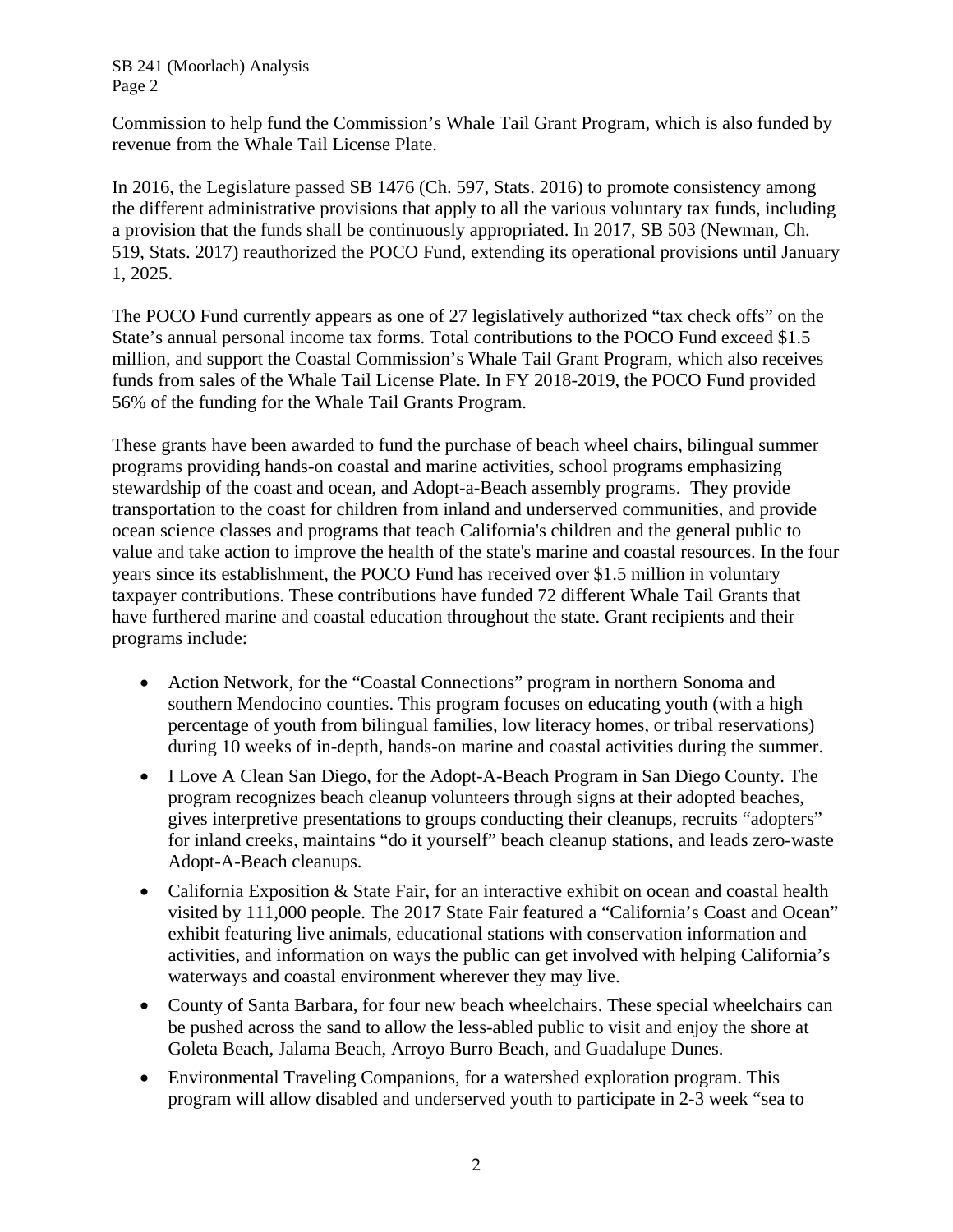source" outdoor adventures in the San Francisco Bay Area, the American River, and headwaters in the Sierra. This grant will also support developing a watershed exploration curriculum.

• Community Nature Connection, for the "Libraries as Trailheads" program, a free coastal educational and shuttle program in Los Angeles County. The program partners with community-based organizations in communities such as Pacoima, Chinatown, and Compton to set up kiosks at public libraries displaying directions to parks and beaches, accessible and culturally relevant information about specific sites, and reading suggestions for all ages; and to provide a free monthly shuttle with an interpretive naturalist to one of the featured locations.

# **ANALYSIS**

The Protect Our Coast and Oceans ("POCO") Fund was created by the Legislature specifically to help California's youth and broader public learn about and experience California's marine and coastal environment. Since its creation, the POCO Fund has served as one of the few available sources for funding critically needed marine education and stewardship programs. Through grants to community-based organizations, the POCO Fund provides students, families, and individuals with new opportunities to visit and develop meaningful connections with California's special coastal places. In addition to providing these opportunities, funded programs restore wildlife habitat, clean beaches, prevent pollution, and raise awareness of environmental threats such as climate change and ocean acidification. Every dollar donated to the Protect Our Coast and Oceans Fund has a lasting impact on our coast, and is helping to create the next generation of coastal stewards.

As part of a new voluntary contribution program, SB 241 would repeal Sections 18804 and 18808 of the Tax Code, thereby eliminating the statutory foundation of the current tax check off program. As a result, each existing tax check off would be eliminated upon its current sunset date (with the exception of the California Firefighters Memorial Fund and the California Peace Officers Memorial fund, which would be indefinitely authorized), including the Protect Our Coast and Oceans Fund, which would expire in 2025. Given that the POCO Fund provides more than half of the funding for the Commission's Whale Tail Grants Program, the ultimate consequence of this bill would be severely reducing the Whale Tail Grants Program, and the critical educational opportunities it provides to California's youth.

Under SB 241, only qualified "charitable organizations" as defined by the bill would be eligible, upon payment of an application fee and an annual renewal fee to the Franchise Tax Board, to apply to receive voluntary taxpayer contributions. Eligibility standards for application would include:

- Showing a minimum of \$100,000 in average gross receipts for each of the three years preceding the application
- Registering with the Attorney General's Registry of Charitable Trusts for a minimum of three years
- Submitting annual returns to the Franchise Tax Board for each of the three years preceding the application.